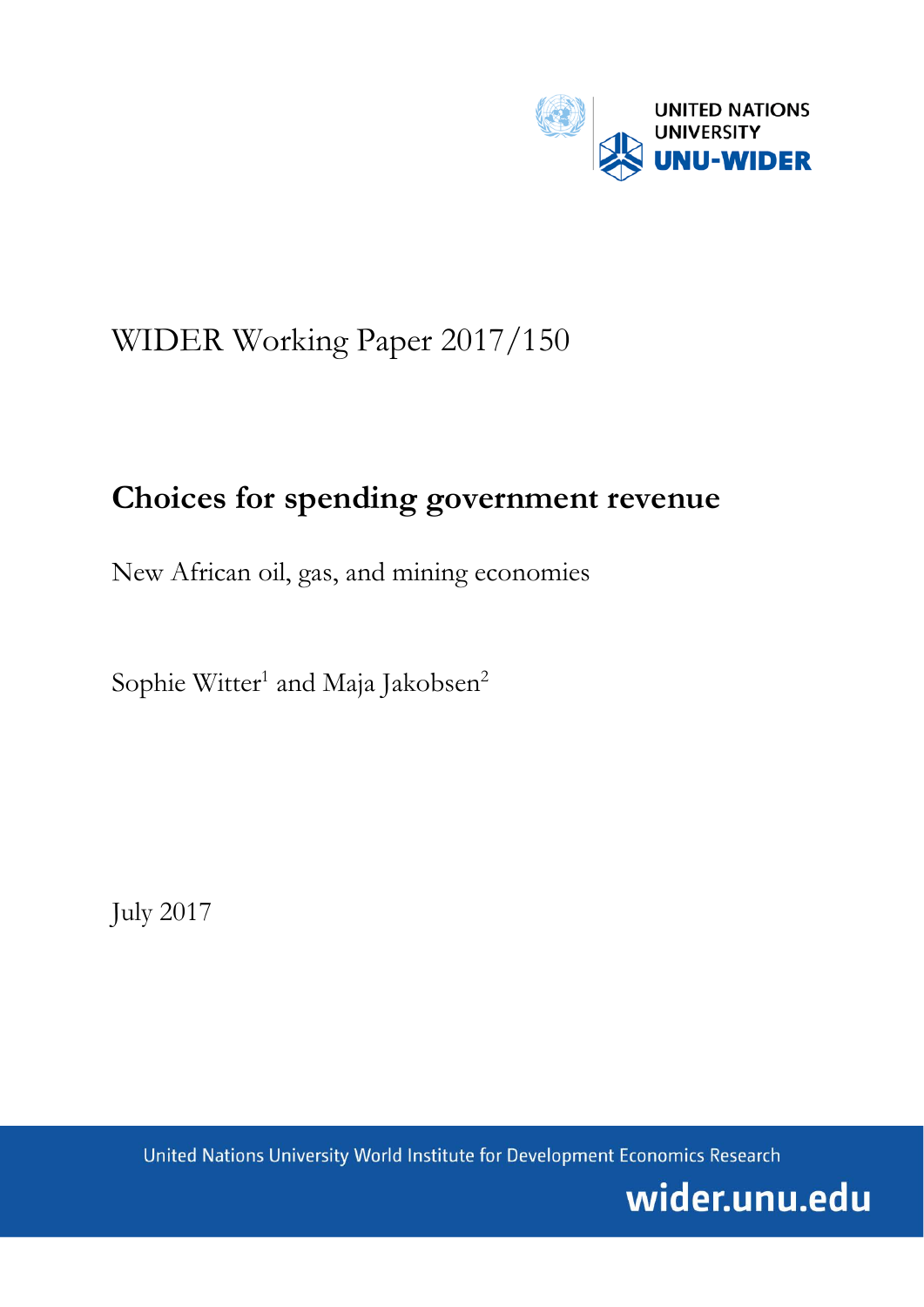**Abstract:** This paper examines a broad range of opportunities for addressing the pressing human development needs of low-income countries by using new oil, gas, and mineral discoveries. It assesses how much of an impact can be made on the funding gaps for health and education by new oil and gas revenues, and what other uses of those revenues are likely to arise. The paper argues that there is a strong case for investing natural resources revenues in social sectors, as they provide an opportunity to help to close the financing gaps in the African countries examined. However, the paper also highlights that the political economy risks of this revenue stream are higher than for other types of revenues. Finally, it illustrates how a simple diagnostic framework can be used to help to guide social sector investment decisions in the light of new natural resources revenues.

**Keywords:** extractives, education, framework, health, revenue, social protection **JEL classification:** I15, I18, I22, I25, I28, I38

**Acknowledgements:** We use estimates produced by Haglund et al. (2015) showing the likely timing and magnitude of revenues from new discoveries of oil, gas, or minerals in six African countries, and innovative research by Barca et al. (2015) and Witter et al. (2015a) exploring the potential of new resources revenues to improve health and education services and social protection.

This publication is based on research funded by the Bill & Melinda Gates Foundation which was released under Creative Commons Attribution-Share Alike International 4.0 terms [\(CC BY-SA 4.0\)](https://creativecommons.org/licenses/by-sa/4.0/). The findings and conclusions contained within are those of the authors and do not necessarily reflect positions or policies of the Bill & Melinda Gates Foundation.

Copyright © UNU-WIDER 2017

Information and requests: publications@wider.unu.edu

ISSN 1798-7237 ISBN 978-92-9256-376-9

Typescript prepared by Joseph Laredo.

The Institute is funded through income from an endowment fund with additional contributions to its work programme from Denmark, Finland, Sweden, and the United Kingdom.

Katajanokanlaituri 6 B, 00160 Helsinki, Finland

<sup>1</sup> Queen Margaret University, Edinburgh, United Kingdom, corresponding author: [sophiewitter@blueyonder.co.uk;](mailto:sophiewitter@blueyonder.co.uk) <sup>2</sup> Oxford Policy Management, Oxford, United Kingdom.

This study has been prepared within the UNU-WIDER project on ['Extractives for development \(E4D\)',](https://www.wider.unu.edu/node/474) which is part of a larger project on ['Macro-economic management \(M-EM\)'.](https://www.wider.unu.edu/node/377)

The United Nations University World Institute for Development Economics Research provides economic analysis and policy advice with the aim of promoting sustainable and equitable development. The Institute began operations in 1985 in Helsinki, Finland, as the first research and training centre of the United Nations University. Today it is a unique blend of think tank, research institute, and UN agency—providing a range of services from policy advice to governments as well as freely available original research.

The views expressed in this paper are those of the author(s), and do not necessarily reflect the views of the Institute or the United Nations University, nor the programme/project donors.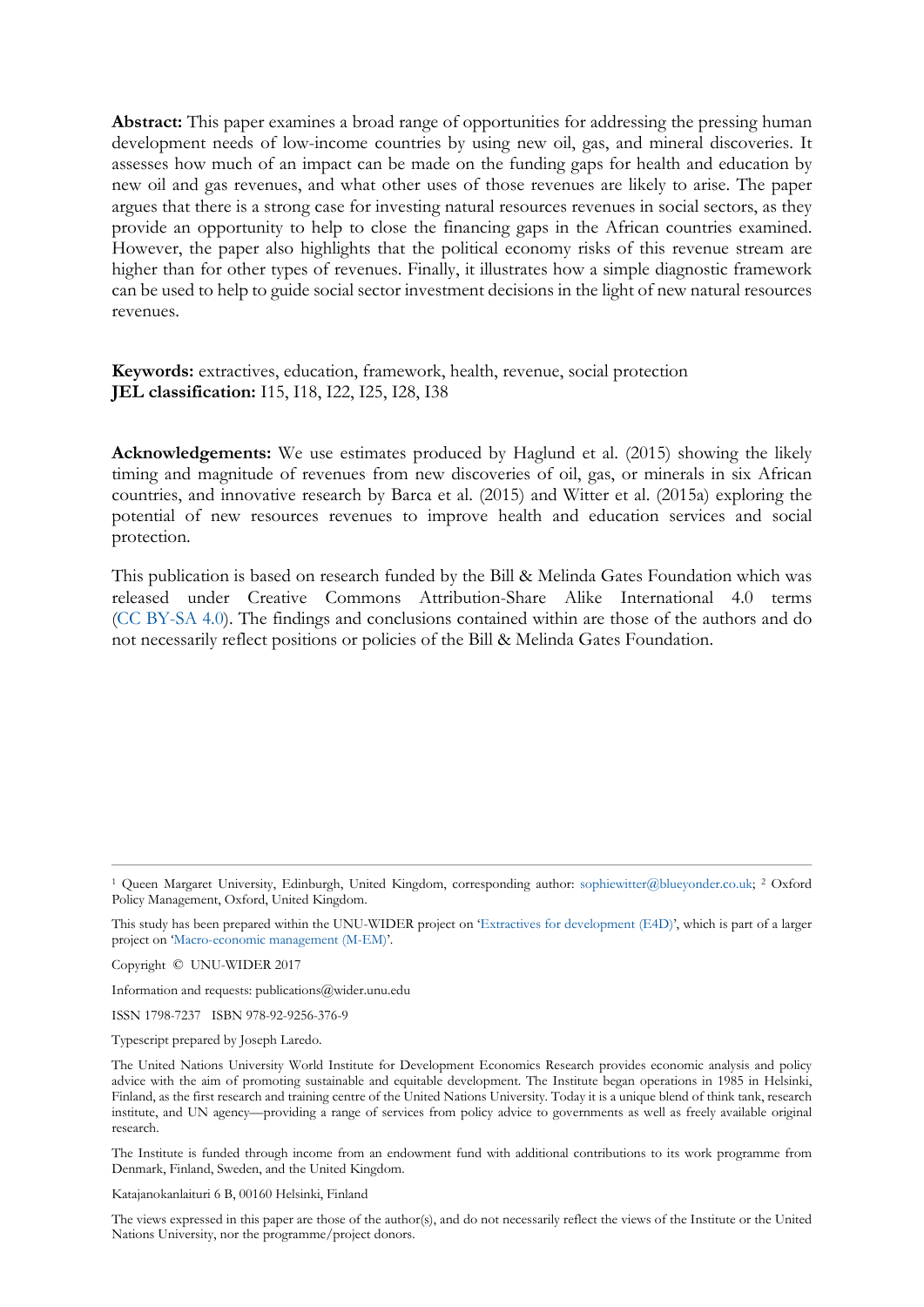## **1 Introduction[1](#page-2-0)**

Extractives projects have the potential to contribute to improved human development, but this is not guaranteed. It is well understood that translating natural resources into individuals living longer and healthier lives, gaining a good education, and having a decent standard of living requires strategic planning and policy choices based around individual country contexts.

Public spending of government revenues from extractives projects has the potential to enhance human development either directly or indirectly: a point that is spelled out fully by Roe and Round (2017). Direct routes include spending on health, education, or social protection, while indirect routes include spending on infrastructure or on various measures to enhance economic growth. Both spending channels being important, the balance of expenditure between the two depends on the country context and the expected time profile of natural resources revenues.

This paper focuses on what it could mean to use natural resources revenues for public spending in social sectors (health, education, and social protection). The case for investing natural resources revenues in social sectors is strong. It rests on the assumption that these sectors are given a high priority in national government development plans, especially in lower-income countries, and this spending has the potential to lead to high economic returns and the fulfilment of the human rights that are guaranteed by most constitutions. Here are some of the main channels for this potential impact:

- **Creating a better educated and healthier workforce that tends to be more productive, contributing to increased economic growth**. Health and skills are forms of human capital that determine the value of labour. Thus, raising health and education levels will lead to higher productivity. There are often positive externalities too: a 2001 report by the World Health Organization's Commission on Macroeconomics and Health (WHO 2001) estimated that focused health services costing US\$27 billion a year could yield an increased economic output of US\$186 billion a year by extending the productive lifespans of millions of people in developing countries.
- **Developing domestic human capital to help sustain and improve growth through regional and global competition in industries besides extractive industries**. If African nations are able to provide education and skills to their young people, the African workforce could account for a significantly higher share of global consumption and production (McKinsey Global Institute 2010). The correlation between schooling and individual earnings is high in African countries, and a recent study in South Africa using an industry-level dataset found a similarly strong effect for average worker schooling levels on productivity (Burger and Teal 2014).
- **Capturing the 'demographic dividend'.** A fall in infant mortality in high-mortality populations initially boosts population growth, slowing economic growth. However, fertility then decreases as families choose to have fewer children when they realize that the mortality rate has changed. Reduced child mortality and reduced fertility lead to a shortterm increase in the ratio of working-age people (15–64 years) to dependent people (children and people aged 65 years and older), facilitating a higher input of workers per person and an increased level of GDP per capita (Jamieson et al. 2013).

-

<span id="page-2-0"></span> $1$  This section is based heavily on section 2 of Witter et al. (2015a).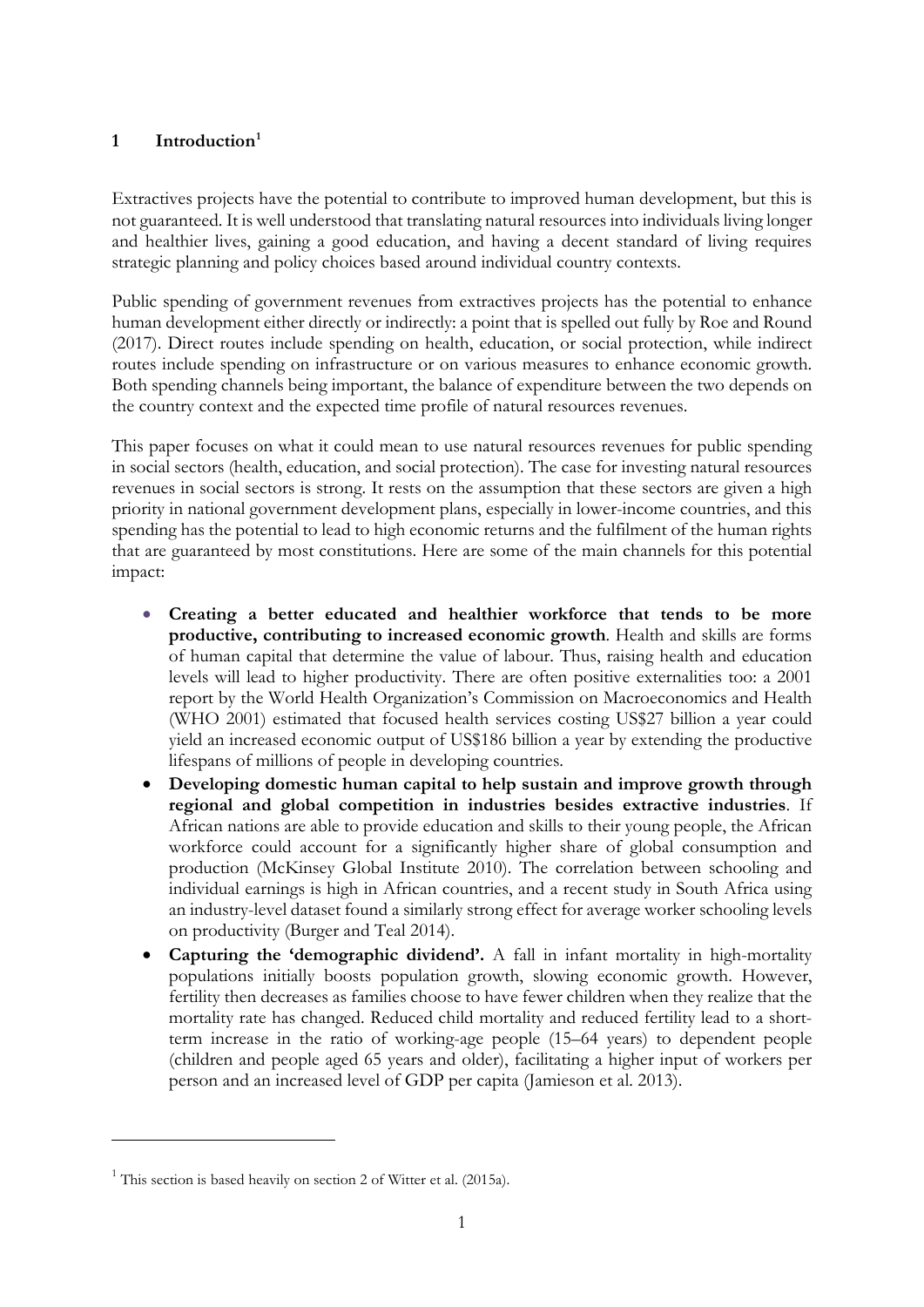- **Generating knowledge for the future and creating healthier populations.** Education is closely linked to health, as healthier children are more likely to attend school and have greater cognitive capacity for learning. Improved education is a powerful mechanism of income growth, which in turn allows for greater spending on health care (Jamieson et al. 2013). Better educated children and adults are also more informed, and so are in a better position to promote and protect their health, thus feeding into the virtuous circle (UNESCO 2014).
- **Capturing potential temporary macroeconomic externalities.** Healthier and better educated populations can generate, for example, higher savings rates and increased flows of foreign direct investments, bringing in new technology and thereby increasing trade and contributing to job creation (WHO n.d.). As health improves, life expectancies improve, and people start to save more for longer retirements. This leads to a temporary increase in the net national savings rate, which can improve investment and growth.
- **Building social cohesion and politically stable societies**. This is particularly important in post-conflict and fragile states (such as Sierra Leone, Liberia, and Mozambique—three of our case study countries). There is growing interest in the role of health systems as social institutions (Kruk et al. 2010). One line of this work focuses on how the design of a health system, and particularly its financing, conveys important social and political values of the state, such as inclusiveness and equity. A review of the evidence by Eldon et al. (2008) found that health sector activities in fragile states contribute to social cohesion.
- **Inclusive growth requires attention to low-income households**. A growing body of evidence (Barca et al. 2015) indicates the potential benefits of cash transfers (CTs), including tackling poverty in the short run, improving social cohesion, boosting local economies, and building human capital in the long term (DFID 2011; WHO 2011). Social cohesion is improved by reducing inequality and social tensions. Demand for health and education services is improved by reducing the stigma and stress of extreme poverty, while local economies are boosted through the multiplier effect of increased purchasing power. For example, a recent UN Food and Agriculture Organization (FAO) study has shown that in Ghana's Livelihood Empowerment Against Poverty (LEAP) cash transfer programme, every dollar transferred to poor households had the potential to raise local income by a factor of 2.5 (FAO 2014).

One of the risks of natural resource revenue flows is their propensity to distract from resultsdriven questions ('what do we want to achieve?') and rather to focus on expense-driven questions ('we have funds, what should we spend them on?'). Witter et al. (2015a) developed a framework that identifies the key questions that should inform investment decisions in the social sectors; they argue that the same framework can be used by governments to guide policy decisions in this space, irrespective of the price environment—i.e. falling or increasing prices.

In general, decisions regarding social sector expenditure should be based on a comprehensive diagnosis of the needs of the sector, which in turn is based on the development goals of the country. However, decisions regarding the use of natural resources revenues to invest in national priorities require an alignment of such investments against a realistic assessment of the scale, trends, and predictability of revenue flows.

## **2 Estimating revenues from extractives projects in Africa**

Extractives revenues depend on international commodity prices, which have historically been volatile and notoriously hard to predict. For example, the sharp falls in oil and iron ore prices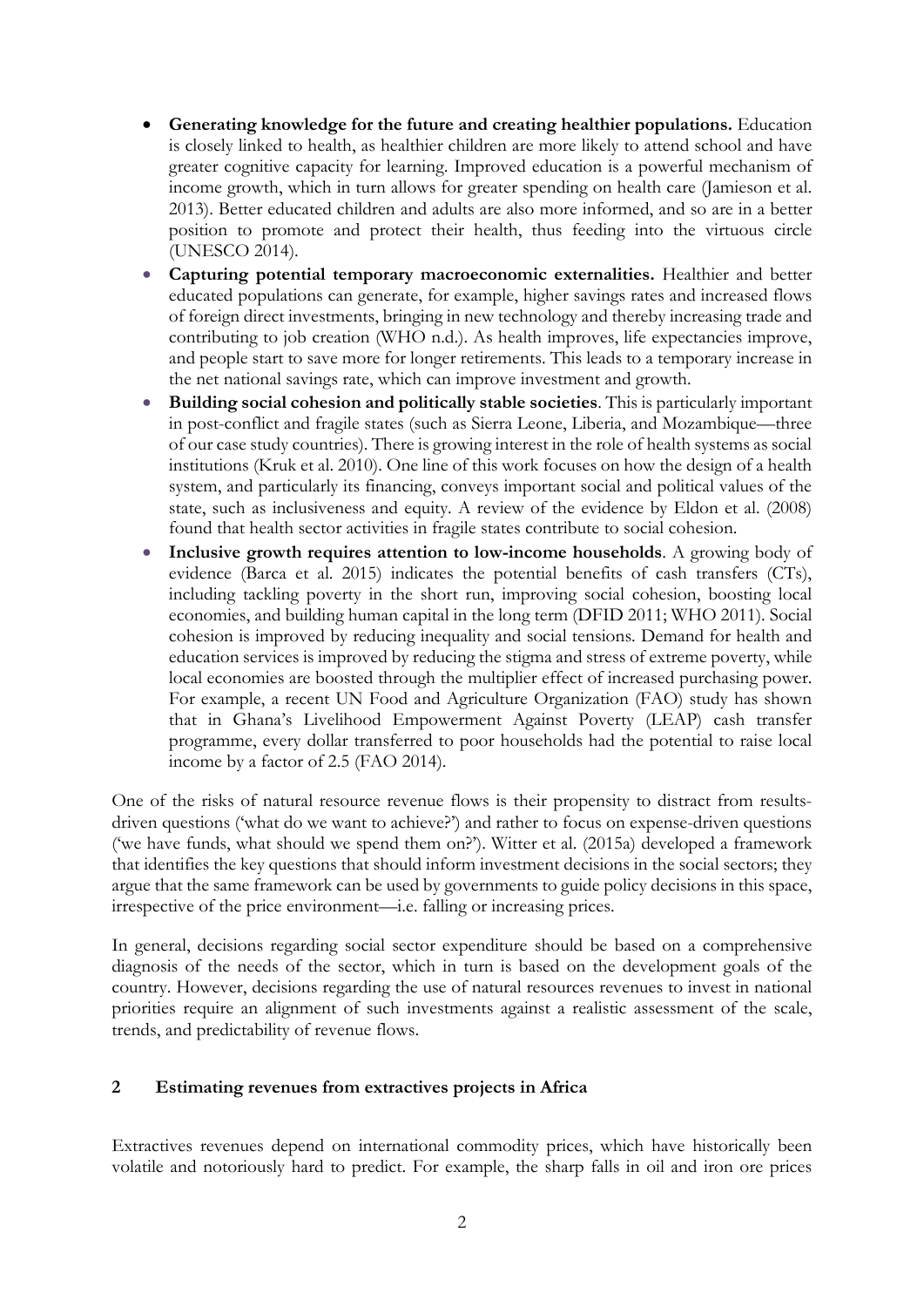during the second half of 2014 took most analysts by surprise. While it is generally considered likely that demand for oil, gas, metals, and other commodities will continue to increase over the coming decades due to the growth of emerging markets, there is much greater uncertainty around supply.

As is noted by Roe and Dodd (2017), the past 10–15 years have seen many low- and middleincome countries become more economically dependent on extractive industries. This tendency seems likely to continue, despite the recent falls in commodity prices.

A study by Haglund et al. (2015) estimated that in the case of Mozambique, Tanzania, Ghana, Uganda, Sierra Leone, and Liberia, recent discoveries of natural resources are expected to be significant. However, they will not have a transformational impact. Using commodity prices reflecting the 2015 environment, in absolute terms, extractives revenues in these countries are projected to range from an annual average of US\$144 million in Liberia to US\$2.6 billion in Uganda over the first ten years of production. In relative terms, they are projected to range from 1.9 per cent of GDP in Tanzania to 5.7 per cent of GDP in Liberia over the same period.

Furthermore, Haglund et al. (2015) estimated that revenues will take time to materialize in most countries. It can take up to ten years from discovery for production to start, during which time revenues accruing to the government are minimal, and then a further 7 to 12 years for production to reach its peak. In most cases, once revenues hit their peak, they will slowly decline over the next 50 years as resources run out.

Commodity prices have declined further since 2015 (Figure 1 shows the example of the oil price), when the Haglund study was completed, and this has almost certainly affected the estimated timing and scale of the figures presented in Haglund et al. (2015). However, the likely timing and broad scale of revenues from extractives in these countries still provide a solid basis for discussions about the policy choices facing governments in these and other natural resource-rich countries when it comes to public spending on social sector activities and investments. In fact, price fluctuations are one of the challenges of managing extractives revenues.



Figure 1: Europe Brent spot price FOB (dollars per barrel)

Source: US Energy Administration (EIA;

[http://www.eia.gov/dnav/pet/hist/LeafHandler.ashx?n=PET&s=RBRTE&f=M\)](http://www.eia.gov/dnav/pet/hist/LeafHandler.ashx?n=PET&s=RBRTE&f=M).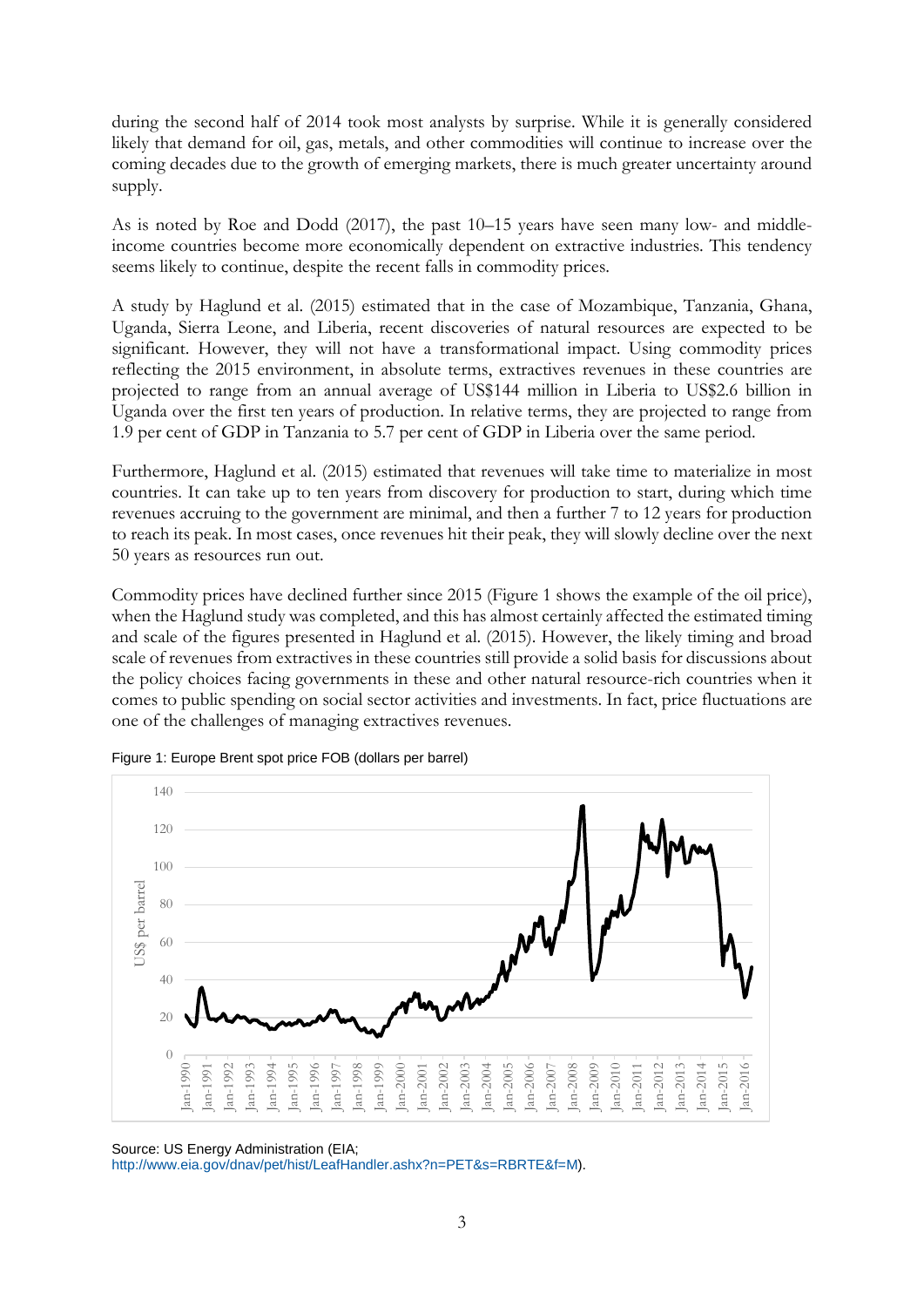#### **3 Comparison with spending gaps and current funding for social sectors[2](#page-5-0)**

A comparison of projected revenues from six countries with new extractive industries in Sub-Saharan Africa (Haglund et al. 2015) with estimated funding gaps for health<sup>[3](#page-5-1)</sup> and education gives an indication of the potential magnitude of what might be contributed by extractives revenues (Witter et al. 2015a). The different scenarios provide evidence that the scale of income from natural resources across selected African countries is in all cases sufficient to cover a significant part of the existing financing gaps in health and education (see Figure 2), but shows that the potential in each country is unique as both resources revenues and the size of the funding gaps differ.

Although the revenue estimates have since been downgraded, the overall picture is still illuminating. With a liquefied natural gas (LNG) price of US\$11 per million British thermal units (BTU), and with estimated projected revenues smoothed over the next 30 years, Mozambique, for example, could fund most of its education needs, or around a third of the country's need for financing in health, over the next decade. With a crude oil price of US\$60 per barrel, Ghana could meet about a third of its combined health and education funding needs over the next decade. In the same time period, Liberia could fill about a third of the combined health and education financing gap (with an iron ore price of US\$90 per dry metric ton).





Note: It appears that health funding gaps are larger than education funding gaps. This is partly due to the differing methodologies used to calculate gaps, which is related to available data on current spend and estimated needs for each sector and country.

Source: Witter et al. (2015a) and Haglund et al. (2015).

<u>.</u>

<span id="page-5-0"></span> $2$  This section is adapted from section 3 of Witter et al. (2015a).

<span id="page-5-1"></span><sup>&</sup>lt;sup>3</sup> To estimate gaps for health, projected resource revenues were compared with: (1) national health expenditures, based on national health expenditure accounts (NHA) data; (2) funding needs, using international recommendations from McIntyre and Meheus (2014), and estimated health funding gaps; and (3) other potential innovative health financing sources. On the expenditure side, we constructed a financial programming framework for each country that allowed us to project key economic variables such as growth and domestic revenue, and we used this to estimate resource availability for health.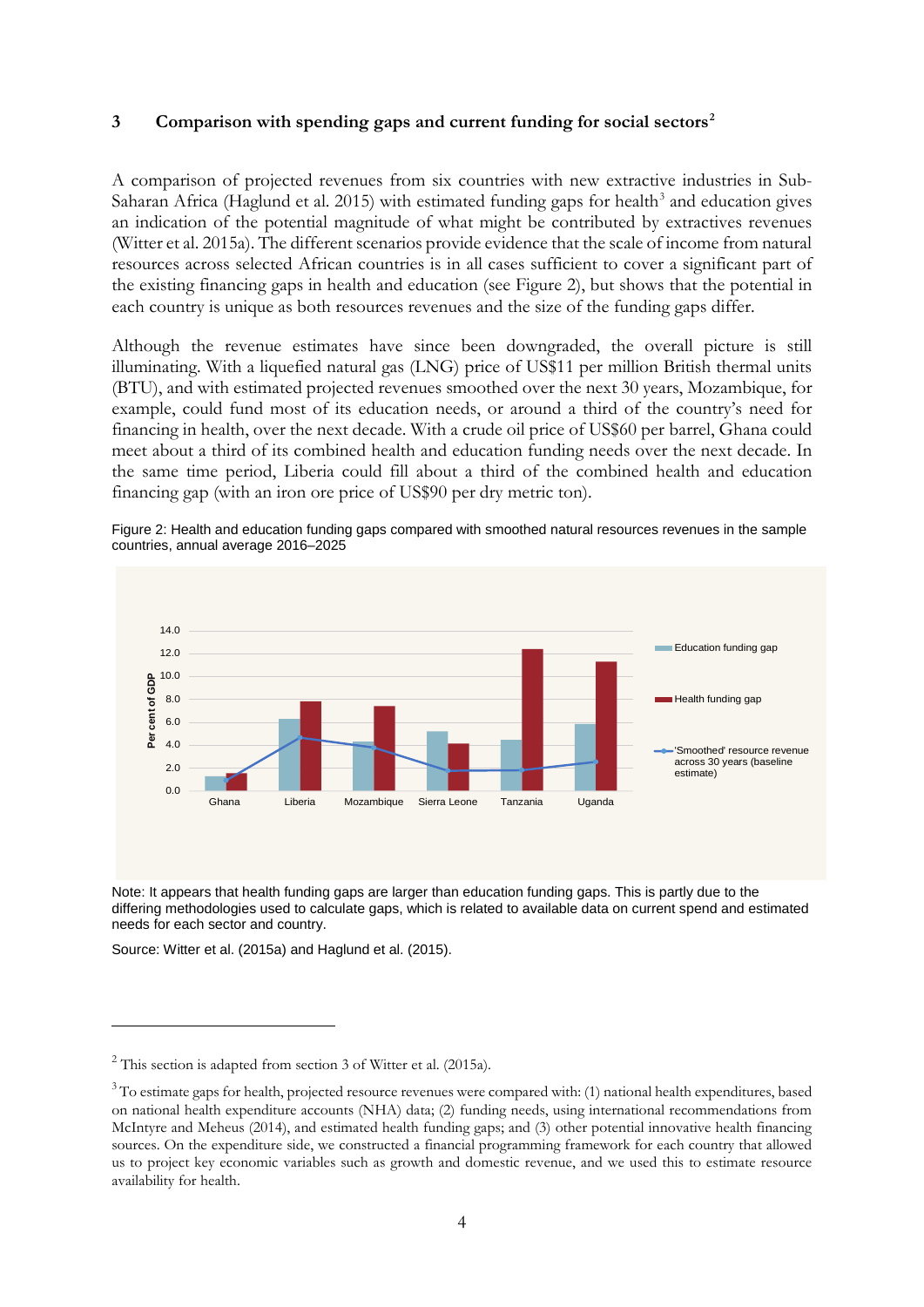Variations in oil, LNG, and iron ore prices will most likely impact the baseline, or mid-point, estimates presented above. Table 1 presents an overview of the variations that could be expected if the baseline price was shifted by  $+/- 25$  per cent (for details see Haglund et al. 2015). In the lowprice scenario—which is now closer to the realities post-2015—all sample countries could have natural resources revenues that are sufficient to cover between a tenth and a fifth of their country's combined financing gaps in health and education—assuming that all revenues are allocated to social sectors.

| Guucation mianchiy yapo |                                                                                              |                     |
|-------------------------|----------------------------------------------------------------------------------------------|---------------------|
| Sample country          | New natural resources revenues as a share of total financing gaps in health<br>and education |                     |
|                         | Low-price scenario                                                                           | High-price scenario |
| Ghana                   | 17.6                                                                                         | 43.7                |
| Liberia                 | 18.1                                                                                         | 65.5                |

Table 1: Price variations in smoothed resource revenue projections in relation to the combined health and education financing gaps

Mozambique 49.4 Sierra Leone 36.7 Tanzania 5.4 17.4 Uganda 9.2 20.6

Source: Witter et al. (2015a) and Haglund et al. (2015).

It is important to keep in mind that the needs assessment is high, and is based on the assumption that spending to cover all needs would be possible immediately in both sectors. In reality it would take time to increase spending in both health and education, as absorptive and institutional capacity takes time to develop (not just training staff and building structures but also developing stronger systems to manage them).

## **3.1 Opportunities in the health sector**

<u>.</u>

Analyses of projected natural resources revenues by country for the next decade show different profiles (Figure 3); the timing, magnitude, and relative importance vary across the six sample countries. In Ghana, Liberia, and Sierra Leone, for example, new resources revenues were already accruing to government in 2015, while in Mozambique, Uganda, and Tanzania revenues are not expected to flow for another four to six years (based on best estimates in 2015).

The graphs shown in Figure 3 give a sense of the changing picture in each country and how resources revenues could contribute to improve health services:

- In Ghana and Liberia<sup>[4](#page-6-0)</sup> health financing could be substantially supported by natural resources revenues. The scale of revenues in Ghana is already very high in relation to the various measures of health needs and expenditures; however, if the revenues are smoothed over the next 30 years (as a share of GDP), then just over half of Ghana's health needs can be covered in the next decade.
- In Tanzania and Uganda, the health financing gaps are significant and natural resources revenues are estimated to only partly to contribute to those needs and, most likely, not before the early 2020s. However, smoothing revenues over the next 30 years (as a share of GDP) shows that both countries could cover around one-fifth of their health financing needs.

<span id="page-6-0"></span><sup>&</sup>lt;sup>4</sup> In the projections for natural resources revenues an attempt has been made to take account of the Ebola crisis in both countries.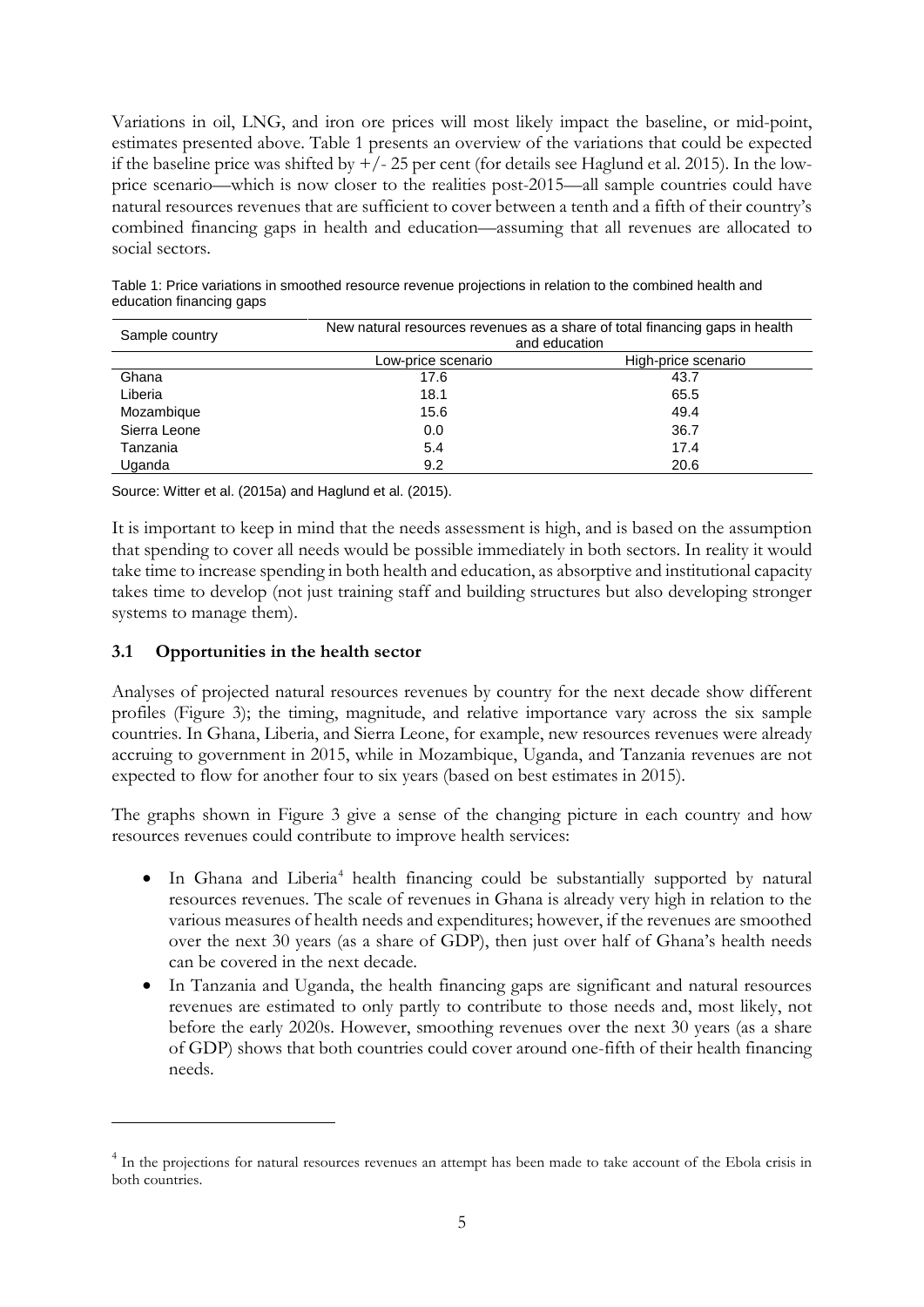

-

Figure 3: Natural resources revenues compared with health sector financing gaps—profile over time by country<sup>[5](#page-7-0)</sup>

Note: These graphs do not show the price sensitivity of the revenue predictions from Haglund et al. (2015). Source: Witter et al. (2015a) and Haglund et al. (2015).

<span id="page-7-0"></span> The decline in Liberia's and Mozambique's estimated health financing gaps as a share of GDP reflects the fact that both countries are expected to experience very rapid GDP growth over the next decade. This means that, although health financing needs in Liberia and Mozambique are expected to rise in absolute terms over this period, they are likely to fall as a share of GDP.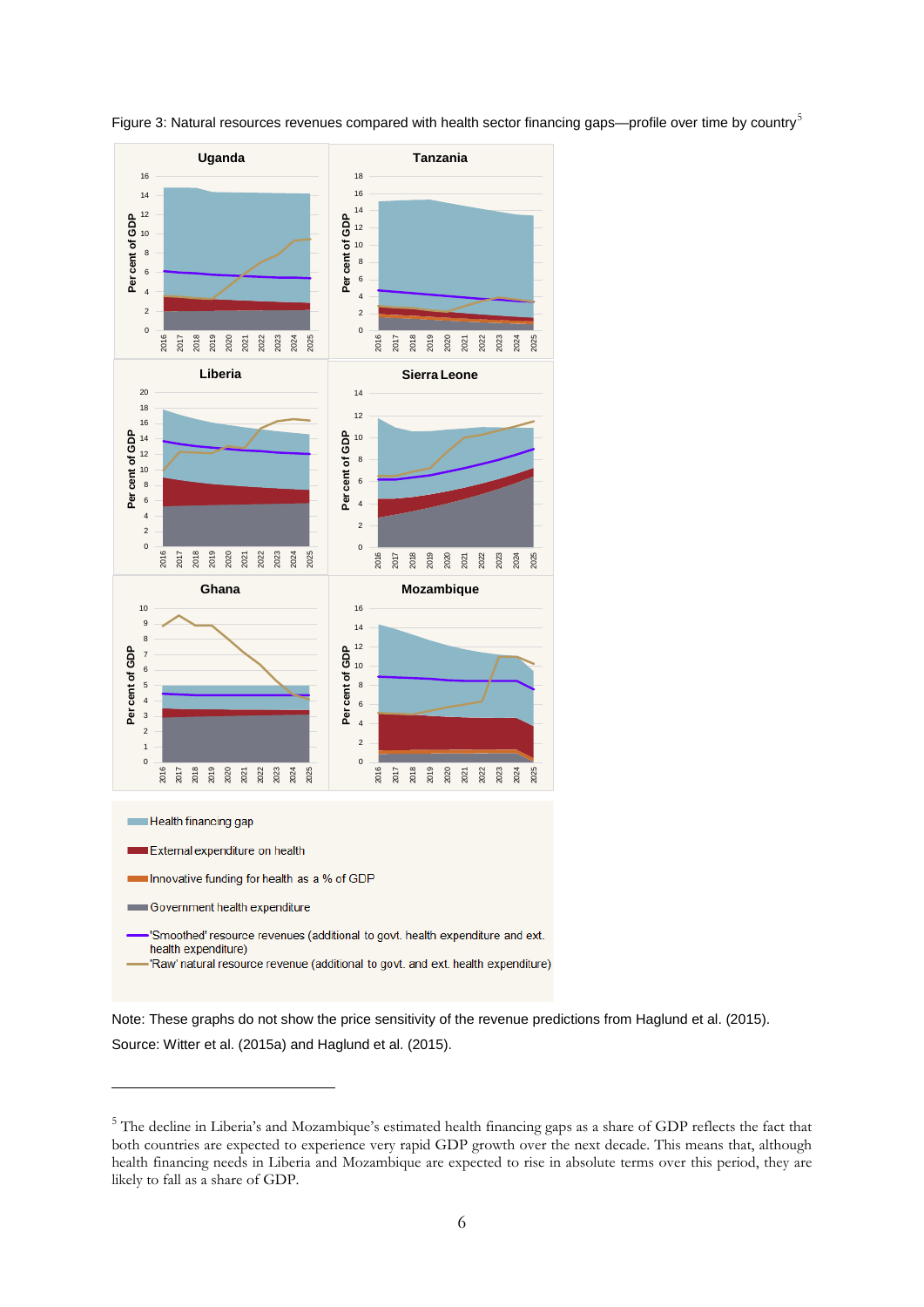- Mozambique shows a significant dependence on donor funds, which could in fact not be replaced or supplemented by resources revenues for the next 5–10 years. However, looking at a scenario where revenues are smoothed over the next 30 years (as a share of GDP) reveals that there is the potential to cover around half of the funding gap in health over the next decade.
- Sierra Leone already has revenues flowing today and, if smoothed over the next 30 years (as a share of GDP), this could close almost half of the country's health financing gap.

Price variations will, however, continue to impact the baseline, or mid-point, estimates presented above and in Figure 3. Table 2 presents an overview of the variations that are expected if the baseline price is shifted by  $+/- 25$  per cent (for details of this analysis see Haglund et al. 2015). In Tanzania, higher prices result in the possibility that almost a quarter of the country's health gap would be closed. By contrast, a lower price scenario in Sierra Leone could have a devastating impact, leading to cancellation of projects and a zero health contribution.

| Focus country | New natural resources revenues as a share of the health financing gap |                     |
|---------------|-----------------------------------------------------------------------|---------------------|
|               | Low-price scenario                                                    | High-price scenario |
| Ghana         | 32.2                                                                  | 79.9                |
| Liberia       | 32.6                                                                  | 117.8               |
| Mozambique    | 24.6                                                                  | 78.2                |
| Sierra Leone  | 0.0                                                                   | 82.7                |
| Tanzania      | 7.3                                                                   | 23.6                |
| Uganda        | 14.0                                                                  | 31.3                |

Table 2: Price variations in revenue projections in relation to the health financing gap

Source: Witter et al. (2015a) and Haglund et al. (2015).

Overall, the importance of new natural resources revenues as a possible source of funding for health is potentially large in the sample countries. Other 'innovative' sources of funding for health (such as taxes on remittances, mobile phone levies, and borrowing using domestic bonds for health) would be much smaller than natural resources revenues—even in the low-price scenario in the two countries where we have estimates of such funding sources (see Figure 3).

It is also instructive to compare the projected funding from external donors for health (see Figure 3's depiction of external expenditure on health) with the estimated natural resources revenues. Several sample countries cover a substantial part of their health sector spend using external funding; however, this is expected to decline in the medium term, creating a gap that natural resources revenues could close. The magnitude of potential natural resources revenues compared with donor funding is striking for all sample countries—in particular, we observe a cross-over pattern, with falling donor support and rising resources revenues. That said, we need to add a cautionary note and emphasize that both data series are best guesses, with considerable margins of error.

If we compare natural resources revenues with current government expenditure on the health sector, as opposed to the estimated health needs, which are much more ambitious, then their potential contribution to improvement in health services is even clearer.

## **3.2 Opportunities in the education sector**

Similarly to the analysis of the health sector, the projected natural resources revenues by country for the next decade show different degrees of potential—in some cases more significant than others (Witter et al. 2015a). Table 3 shows a comparison between the projected natural resources revenues from 2016 to 2025 in the six sample countries and the estimated education financing gap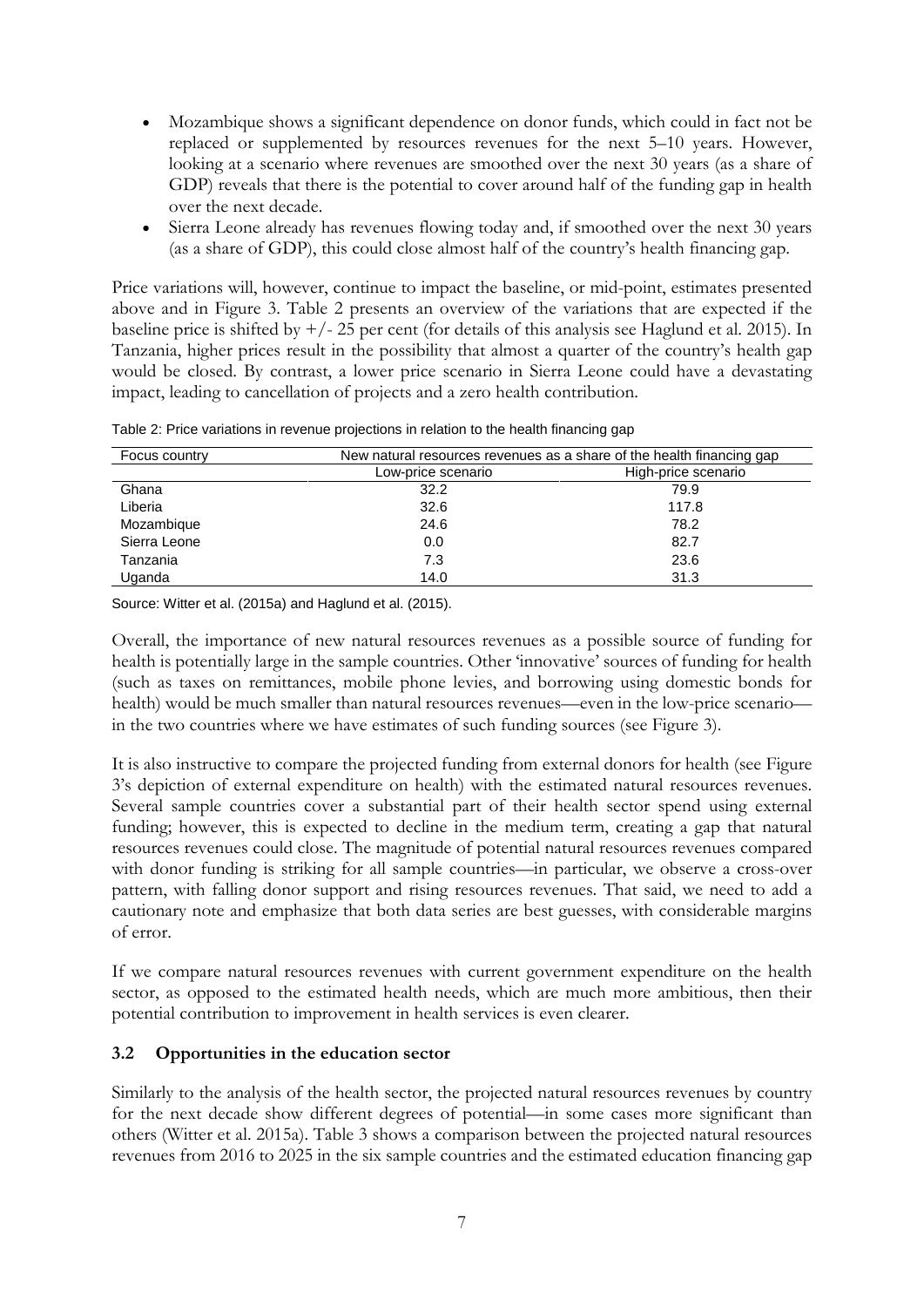needing to be filled in order to achieve Education for All goals (i.e. providing schooling to all preprimary-, primary- and secondary-aged children). [6](#page-9-0)

| Sample country | New natural resources revenues as a share of the education financing gap |                     |
|----------------|--------------------------------------------------------------------------|---------------------|
|                | Low-price scenario                                                       | High-price scenario |
| Ghana          | 38.8                                                                     | 96.2                |
| Liberia        | 40.8                                                                     | 147.3               |
| Mozambique     | 42.3                                                                     | 134.3               |
| Sierra Leone   | 0.0                                                                      | 65.9                |
| Tanzania       | 20.3                                                                     | 65.6                |
| Uganda         | 27.0                                                                     | 60.3                |

Table 3: Price variations in revenue projections in relation to the education financing gap

Source: Witter et al. (2015a) and Haglund et al. (2015).

<u>.</u>

In Tanzania and Uganda, part of the projected financing gap could be covered by new natural resources revenues, and these revenues could be enough to achieve universal pre-primary and primary education in the high-price scenario. In the low-price scenario (with less available funding), either the financing gap in pre-primary education or about two-thirds of the financing gap needing to be filled to achieve universal primary education could be covered by these revenues. The situation in Sierra Leone is similar, but here a low-price scenario could mean cancellation of the extractives projects and thereby removal of any potential funding available for education.

In Ghana, Liberia, and Mozambique the situation looks different. Our mid-point estimates for the *total* projected new natural resources revenues in these three countries would be sufficient for between two-thirds and three-quarters of the financing gap to be filled, moving close to achieving school attendance for all pre-primary-, primary-, and lower-secondary-aged children. This would mean equipping schools with sufficient classrooms, employing one teacher for every 44 pupils, and providing the regional standard of learning materials, as well as covering the costs of achieving universal pre-primary education, providing subsidies and supplies to target marginalized pupils, and offering adult literacy programmes.

In the high-price scenario for Ghana, Liberia, and Mozambique, the total estimated financing gap in education could be closed, and in Liberia and Mozambique there would also be an opportunity to allocate funding to other areas. If all new natural resources revenues are allocated to education in this scenario, there would also be funding available to introduce dramatic improvements to the quality of the education that pupils receive. However, the low-price scenario shows that in that situation less than half of the financing gap could be filled.

The current size of funds from private philanthropic organizations for education further highlights the potential contribution new natural resources revenues could make towards improvements in education. According to the Innovative Finance Foundation (2013), to date there has been only limited financial innovation in the global education arena.

The potential for education sector improvements to be funded by new resources revenues can be further and more specifically illustrated by examining recent reforms in comparable African countries (see Figure 4). While the reforms in question were costed for a four- or five-year period,

<span id="page-9-0"></span><sup>&</sup>lt;sup>6</sup> The estimates of financing gaps are based on a paper commissioned for the 2010 Education for All Global Monitoring Report (UNESCO 2010). The report calculates education financing needs based on projections of the number of school-age children; teacher salary and classroom construction costs; national targets for pupil–teacher and pupil–classroom ratios; and targets for the proportion of total recurrent costs to be devoted to non-salary spending. The cost of providing adult literacy programmes was also accounted for. Resources available for education were estimated on the basis of GDP projections and the ratio of public education spending to GDP.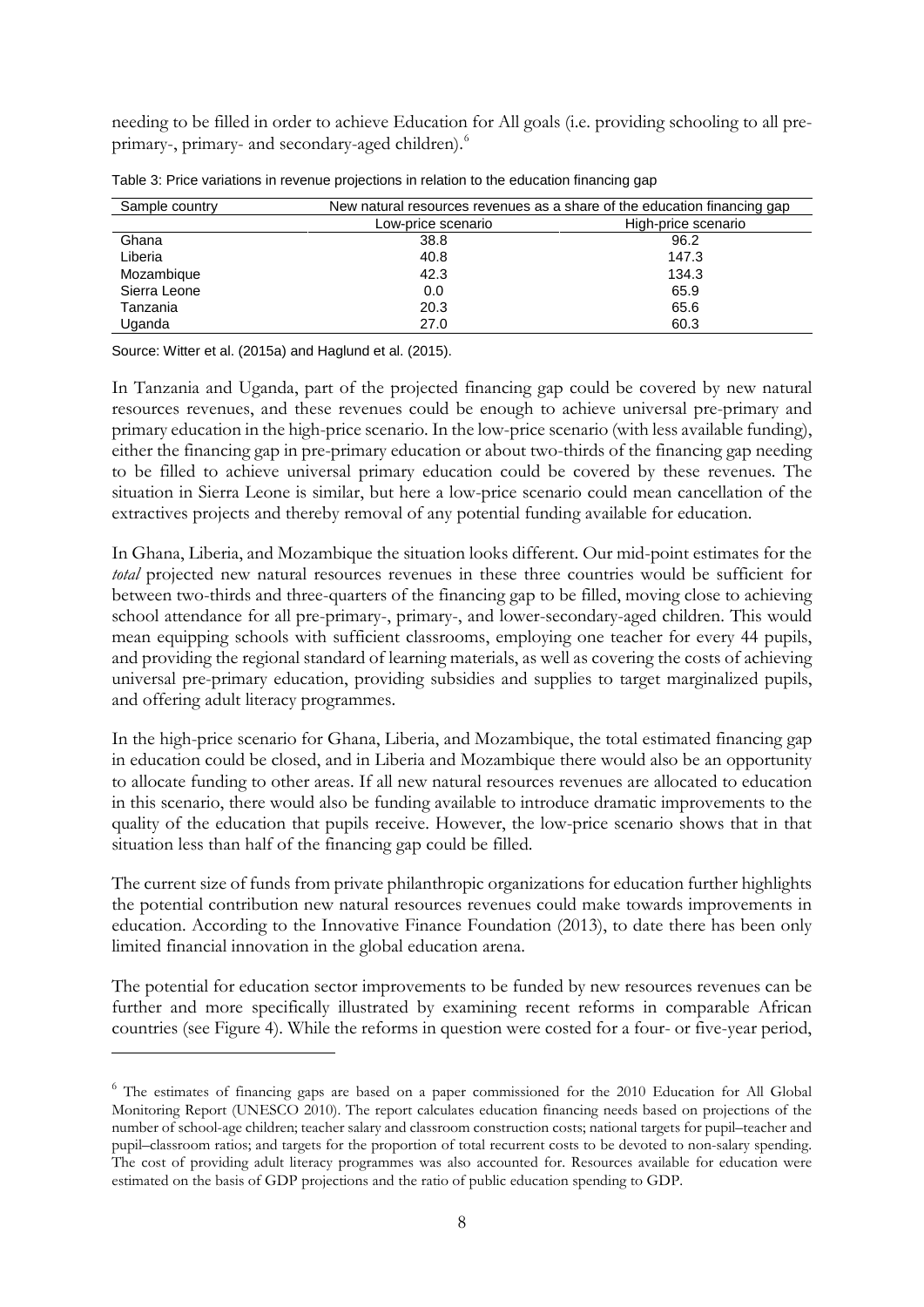annual figures are presented for ease of comparison. With varying beneficiary populations, these comprehensive system-wide reforms targeted both access and quality outcomes. They included teacher training, textbook development and/or distribution, information and communications technology strengthening, support for school management, and assessment reform.





Note: (1) all figures in constant 2013 US\$ million; (2) costs marked with \* are sub-components of sector- or subsector-wide reforms.

Sources: Namibia – Republic of Namibia (2007); Ethiopia – World Bank (2013); Niger – World Bank (2014a); Congo – World Bank (2014b); Cape Verde – World Food Programme (2013).

The most costly reform shown here—a large-scale programme to improve the quality of primary and secondary education in Ethiopia, with a population almost twice as large as the most populous of the sample countries<sup>[7](#page-10-0)</sup>—was just under US\$510 million over five years (World Bank 2013). Costing approximately 7 per cent of the budget for the entire sector plan, this intervention aims to move from a focus on access towards improving quality (Federal Ministry of Education 2008, 2010). Its cost could comfortably be afforded from the projected natural resources revenues for each of the sample countries, assuming they faced similar costs to Ethiopia's.

#### **3.3 Opportunities in social protection[8](#page-10-1)**

Supply-side barriers in relation to health and education spending have been addressed above but outcomes will not improve unless certain demand-side barriers are also addressed. These barriers include poverty, lack of access, and lack of funds for specific social services. As discussed earlier, estimates carried out by Barca et al. (2015) showed that, if smoothed over 30 years, new natural resources revenues for the same sample countries were projected to approximate to the cost of a basic social protection package. Rough estimates and existing country data show that a basic national social assistance package (providing CTs to households in poverty to enable them to access essential social services) costs between 1 per cent and 5 per cent of GDP, exact costs

<u>.</u>

<span id="page-10-0"></span><sup>7</sup> Approximate population figures (2015): Ethiopia 100m; Tanzania 53m; Uganda 39m; Mozambique 28m; Ghana 27m; Sierra Leone 6m; Liberia 4.5m.

<span id="page-10-1"></span><sup>8</sup> This sub-section draws on findings from Barca et al. (2015).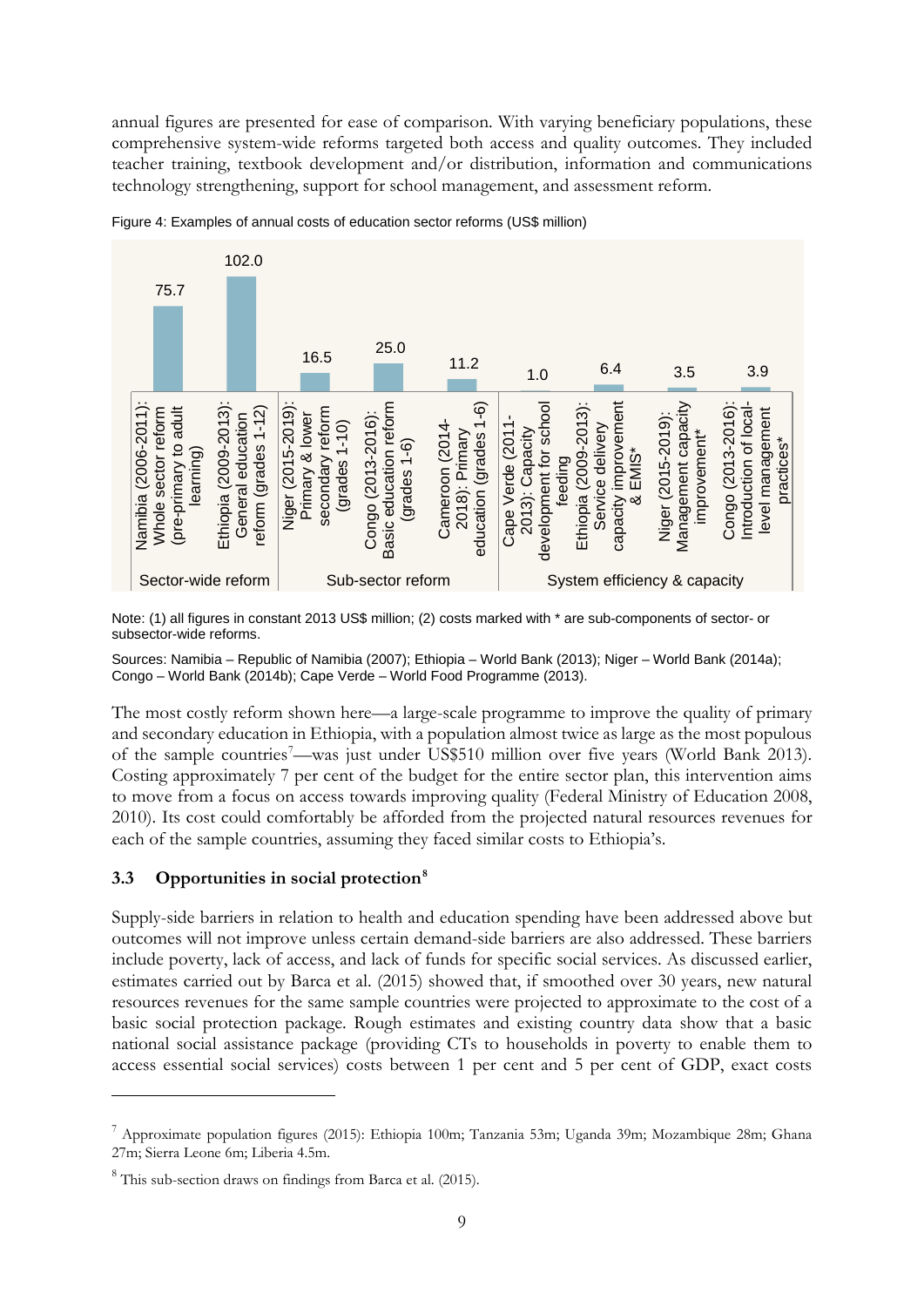depending on the mix and types of scheme adopted and the demographic profile of the target population (DFID 2011; UNICEF 2009). Only in a handful of southern African countries where extensive rights-based grant systems and social pensions have been developed does social assistance expenditure exceed 3 per cent of GDP (Gentilini et al. 2014; World Bank 2012).

It is not suggested that it would be realistic to use all future natural resources revenues for social protection—and governments need to be aware that once social protection schemes are set up they are politically difficult to reverse if money becomes tight. However, the comparisons once again provide a useful order-of-magnitude context. It is not unrealistic to consider spending some part of new natural resources revenues on social protection programmes characterized as recurrent public spending over a 30-year timeframe.

Even where the additional fiscal space generated by natural resources revenues is not sufficient to cover a full social assistance package, social protection can still be advanced as one possible use of those revenues. Natural resources revenues could, for example, cover CT start-up costs, while the government looks for other solutions—perhaps by saving revenues in a sovereign wealth fund, or investing them in strategies to diversify and grow the economy—to finance longer-term recurrent costs. One argument for explicitly linking new natural resources revenues to social protection schemes is that it gives citizens a direct interest in demanding accountability in respect of how the revenues are spent. To maximize their potential, CT programmes have been shown to benefit from close coordination among ministries of finance, health, education, and social welfare.

## **4 Policy choices: what to consider when spending natural resources in social sectors[9](#page-11-0)**

Witter et al. (2015a) ask the further question of whether the characteristics of extractives revenues result in unique implications for the prioritization of social spending. Table 4, which summarizes some of their results, shows that these characteristics may not in fact present significant changes to the normal decision-making required to effectively allocate public resources to, and spend them in, social sectors.

-

<span id="page-11-0"></span> $9$  This section draws heavily on section 4 of Witter et al. (2015a).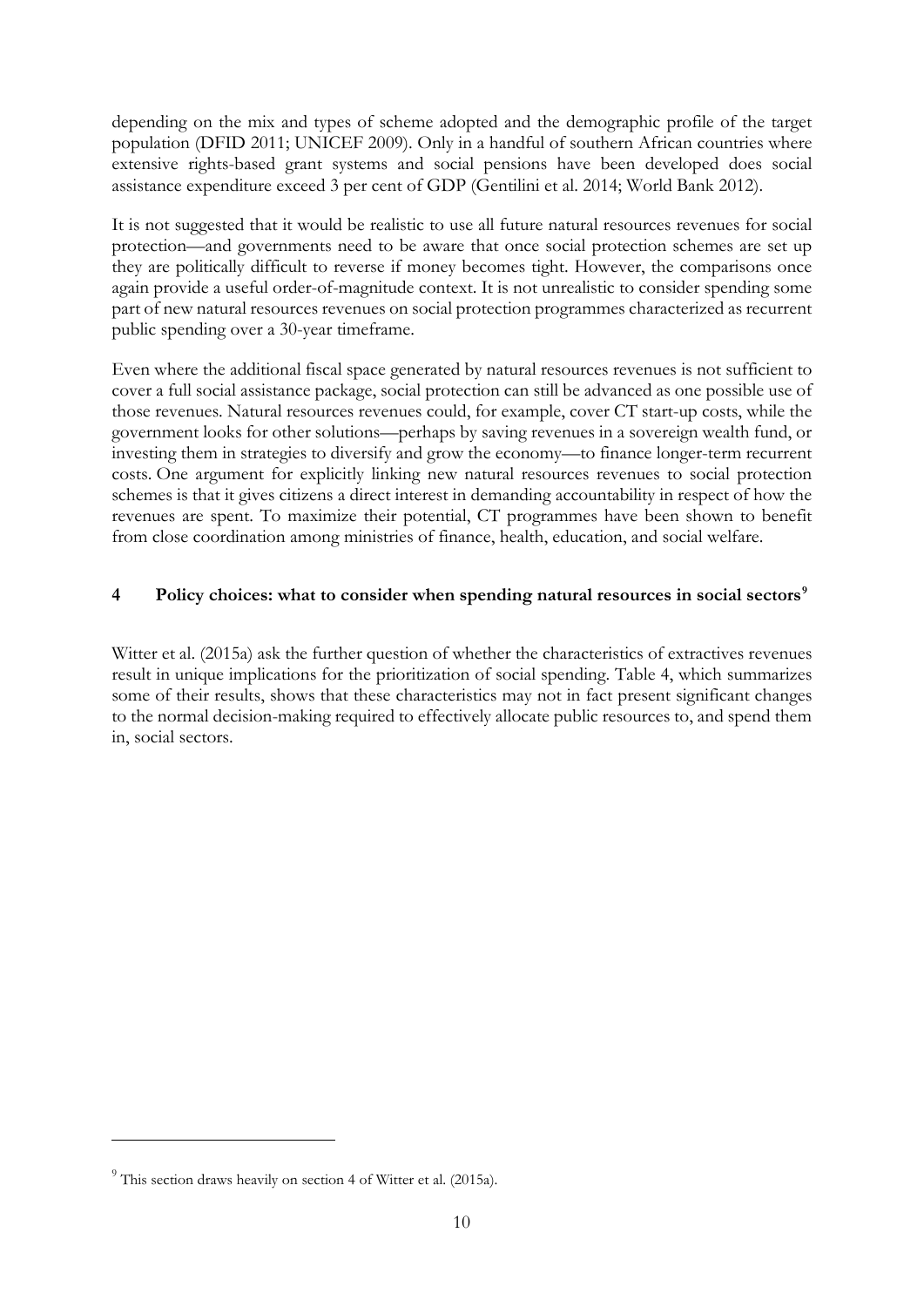|              | Core and likely characteristics of<br>extractives revenues                                                                        | Implications for social spending prioritization                                                                                                                                                    |
|--------------|-----------------------------------------------------------------------------------------------------------------------------------|----------------------------------------------------------------------------------------------------------------------------------------------------------------------------------------------------|
| $\mathbf{1}$ | Of medium-term duration (20-30<br>years)                                                                                          | Investments should create major additional costs only if projected<br>growth rates suggest they can be maintained over the longer term                                                             |
| 2            | Non-renewable                                                                                                                     | The investments should benefit future generations as well as<br>current generations                                                                                                                |
| 3            | Of varying scale and time profile,<br>with rapid scale-up in some cases                                                           | They should be capable of rapid introduction, and acknowledge<br>the risk of potential scale-back                                                                                                  |
| 4            | Volatile in amount and hard to<br>predict, as extraction and world<br>prices will vary over time and may<br>be affected by shocks | Unless smoothing mechanisms can be found, the investments<br>should focus on discrete interventions, such as systems<br>strengthening and improved value for money, rather than<br>recurrent costs |
| 5            | Associated with weaker<br>accountability to the local or host<br>nation population                                                | Some part should be focused on local communities, who have<br>also had the disadvantages of extraction. Attention should also be<br>paid to creating transparency and accountability mechanisms    |
|              |                                                                                                                                   |                                                                                                                                                                                                    |

Table 4: Revenue characteristics and their implications for social sector spending

Source: Witter et al. (2015a).

Based on these results, a 'diagnostic framework' was developed which brought together what we know about new natural resources revenues, and also about the needs for funding, the systems constraints, and existing experiences across the social sectors, in order to discuss what approaches are likely to yield good results in low- and middle-income, often fragile, contexts.

A pre-condition for the application of the framework is that there is a willingness to invest in health, education, and social protection. Without this, the framework is redundant. The framework is ideally informed by existing plans for human development, based on the development goals of the country.

Decisions regarding the use of natural resources revenues to invest in national priorities require an alignment of human development investments against a realistic estimate of the scale, trends, and predictability of natural resources revenues. The scale of investments that will be made will depend on the ability to match the costs of investments against the expected revenue flows. Predictability is less straightforward as volatility is a consequence of the uncertainty of future resource prices and demand (Stevens et al. 2013).

However, the diagnostics framework is not only about the revenue flows. It also focuses on three other dimensions: the national context in the social sectors, the financing context for these sectors, and system diagnosis of social sectors. All four dimensions need to be analysed when making decisions regarding the allocation of funds to social sectors. It is important to note that the diagnostics framework does not provide guidance as to how governments should allocate funding *between* sectors—only within each social sector. The full framework is shown in Table 5.

Current public expenditure in the health and education sectors in the sample countries is skewed towards recurrent costs (Witter et al. 2015a). This indicates that natural resources revenues will need to support recurrent expenditure, as this constitutes the bulk of the sectors' needs, even if strategies are used to increase the efficiency of the sectors and to support diverse delivery systems. For education, the range is from 73 per cent in Mozambique to nearly 99 per cent in Sierra Leone, and the bulk of this expenditure is absorbed by salaries (the only exception being Liberia, where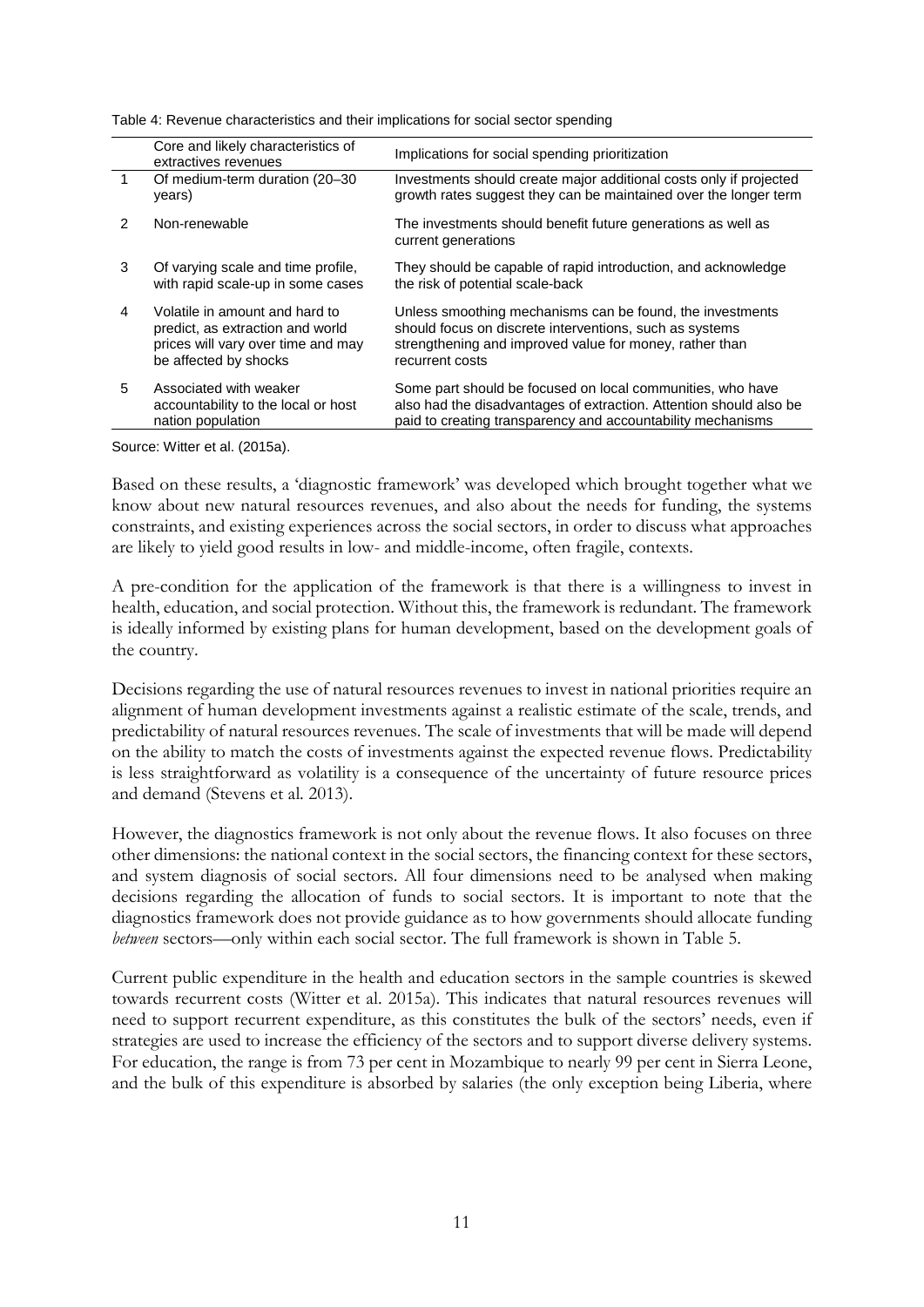non-salary recurrent costs are slightly higher as a percentage). For health, the range is wider, going from 37 per cent in Liberia<sup>[10](#page-13-0)</sup> to 92 per cent in Ghana.

In what follows, the diagnostics framework has been applied, hypothetically, to the examples of Ghana and Sierra Leone: two countries where both the resource revenues and the health and education sectors look very different. Hence, conclusions derived using the diagnostics framework are different.

| Core question                                  | Range of answers                                                                                                                                                                          | Implications                                                                                                                                                                                                                              |  |
|------------------------------------------------|-------------------------------------------------------------------------------------------------------------------------------------------------------------------------------------------|-------------------------------------------------------------------------------------------------------------------------------------------------------------------------------------------------------------------------------------------|--|
| Natural resource revenue characteristics       |                                                                                                                                                                                           |                                                                                                                                                                                                                                           |  |
| Scale of expected<br>resources                 | High (more than 60% of public social<br>sector expenditure)                                                                                                                               | Can fund major new investments and/or<br>restructuring, as well as core inputs                                                                                                                                                            |  |
|                                                | Medium (20%-60% of public social<br>sector expenditure)                                                                                                                                   | Can fund core inputs and system<br>strengthening                                                                                                                                                                                          |  |
|                                                | Low (less than 20% of public social<br>sector expenditure)                                                                                                                                | Can fund marginal improvements                                                                                                                                                                                                            |  |
|                                                | Government able to smooth out<br>volatility                                                                                                                                               | Can take on expenditures which are<br>recurrent                                                                                                                                                                                           |  |
| Volatility of resources                        | Government not able to remove<br>volatility                                                                                                                                               | Better suited to funding capital<br>investment and discrete reforms or<br>system strengthening                                                                                                                                            |  |
| Duration of resources                          | Short-term (5-10 years)                                                                                                                                                                   | Cannot be used for recurrent<br>expenditures, unless real GDP growth<br>per capita is assumed to be strong at the<br>end of the period                                                                                                    |  |
|                                                | Medium-term (10-30 years)<br>Long-term (>30 years)                                                                                                                                        | Can commit to longer-term investments                                                                                                                                                                                                     |  |
| <b>National context</b>                        |                                                                                                                                                                                           |                                                                                                                                                                                                                                           |  |
| Coverage of health<br>and education<br>systems | Established, mature health system<br>which can be accessed by all, within<br>WHO norms<br>Established education system with<br>universal access to early childhood and<br>basic education | Focus on improving quality, efficiency,<br>and equity, including through CTs, where<br>relevant                                                                                                                                           |  |
|                                                | Health and education infrastructure still<br>rudimentary or in recovery from wars<br>and shocks                                                                                           | Focus on getting full coverage of basic<br>services-infrastructure development,<br>increased staffing, equipment, etc.<br>During recovery focus on reconstruction<br>and peace-building through inclusive<br>health and education systems |  |
| Priorities established<br>in a national plan   | There is a medium-term expenditure<br>framework, national health financing<br>strategy, or education sector strategic<br>plan                                                             | Fund priority areas within plan which are<br>not yet supported by existing resources                                                                                                                                                      |  |
|                                                | There is no medium-term expenditure<br>framework, national health financing<br>strategy, or education sector strategic<br>plan                                                            | Conduct assessment, using tools like<br>OASIS (in health) and Education Sector<br>Review to establish priorities                                                                                                                          |  |

Table 5: Diagnostics framework—investing natural resources revenues in social sectors

<u>.</u>

<span id="page-13-0"></span> $10$  It is possible that the post-conflict setting has generated the relatively higher investment costs in Liberia, but this does not hold true for its education sector, which should be equally affected.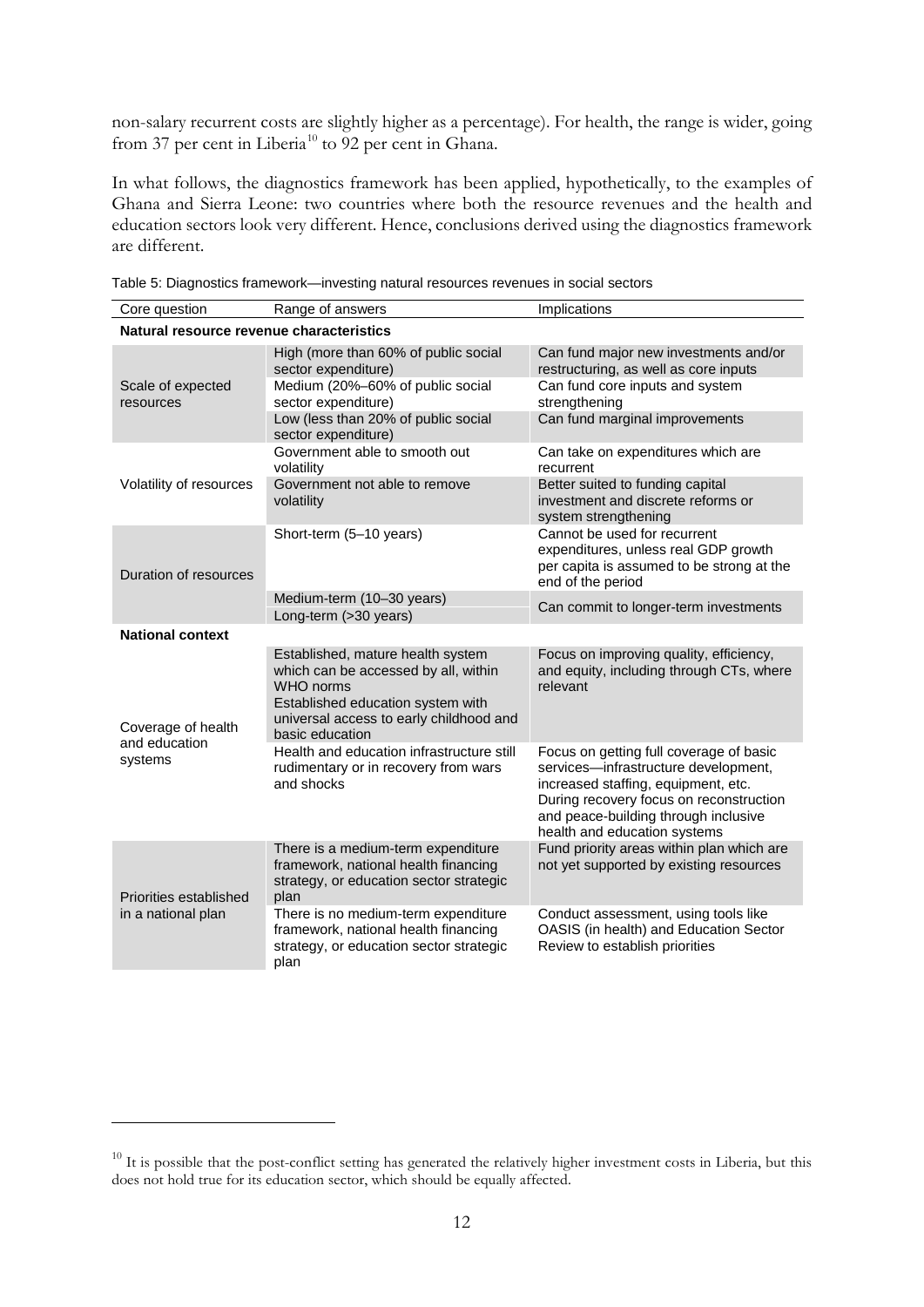#### **Health and education financing context**

| Financial protection                                                                       | Financial protection for health care<br>expenditure is adequate (e.g. less than<br>20% of total health expenditure is out-<br>of-pocket).<br>Mechanisms are in place to offset<br>household expenditure for the poor<br>(e.g. household stipends or school<br>grants) | Check for inequities (are all groups<br>protected or does the average mask<br>substantial differences?)<br>Focus on improving quality of care,<br>efficiency, and equity of access and<br>utilization. CTs may be needed for<br>excluded groups                       |
|--------------------------------------------------------------------------------------------|-----------------------------------------------------------------------------------------------------------------------------------------------------------------------------------------------------------------------------------------------------------------------|-----------------------------------------------------------------------------------------------------------------------------------------------------------------------------------------------------------------------------------------------------------------------|
|                                                                                            | Financial protection is currently<br>inadequate                                                                                                                                                                                                                       | Fund extension of universal health and<br>education coverage, e.g. through<br>increased public budget, funding to other<br>risk pools, such as social health<br>insurance and more effective public-<br>private partnerships (franchising, social<br>marketing, etc.) |
| Trends in other<br>funding sources                                                         | The main other financial sources (e.g.<br>government funding and external<br>support) are likely to be maintained and<br>increased over the period                                                                                                                    | Natural resources revenues can be seen<br>as supplementary, and can focus on<br>currently neglected areas (e.g. unfunded<br>areas within the sector plan)                                                                                                             |
|                                                                                            | The main other funding sources are<br>projected to decline over the period                                                                                                                                                                                            | Natural resources revenues will need to<br>substitute for current sources and will<br>fund some of the existing commitments                                                                                                                                           |
| Earmarking                                                                                 | Within government, there is a<br>willingness to earmark funds                                                                                                                                                                                                         | Natural resources revenues could be<br>deposited within a social fund, to be used<br>for priority areas—especially those which<br>are harder to get external support for                                                                                              |
|                                                                                            | There is no willingness to earmark<br>funds                                                                                                                                                                                                                           | Each year, the sector needs to present<br>its case for additional funding                                                                                                                                                                                             |
| Bottlenecks in public<br>finance                                                           | Health and education facilities receive<br>adequate funding to cover essential<br>salary and non-salary recurrent costs<br>on a regular, reliable basis                                                                                                               | Funds can be invested in the existing<br>system, which is able to channel<br>resources to front-line providers.                                                                                                                                                       |
|                                                                                            | Funds at facility or school level are not<br>adequate, regular, or reliable                                                                                                                                                                                           | Consider reforming funding of facilities<br>(using capitation or combination of input,<br>output and quality measures)                                                                                                                                                |
| System diagnosis of social sectors                                                         |                                                                                                                                                                                                                                                                       |                                                                                                                                                                                                                                                                       |
|                                                                                            | The system is resilient to shocks and<br>able to adapt to new needs                                                                                                                                                                                                   | Funds should go to improving and<br>extending the range of services, rather<br>than to systemic investments                                                                                                                                                           |
| System preparedness<br>to meet new needs                                                   | There is evidence of lack of resilience<br>and adaptability                                                                                                                                                                                                           | Systemic investments are needed,<br>including, possibly, re-organization,<br>which can improve local stewardship<br>(e.g. decentralization, increased<br>autonomy), as well as developing<br>supportive national systems                                              |
| Areas of greatest<br>need in terms of<br>health and education<br>system building<br>blocks | Adequacy of indicators and<br>performance of:<br>human resources<br>supplies and medicines<br>infrastructure and equipment<br>governance<br>service delivery<br>monitoring and evaluation                                                                             | Not all pillars can be supported<br>simultaneously, so priorities need to be<br>established using a systems diagnosis, if<br>not already incorporated in sector plans,<br>to establish reform and strengthening<br>sequence                                           |
| Community<br>engagement and<br>accountability                                              | There are effective mechanisms for<br>local communities to engage with the<br>health and education systems and to<br>ensure the systems respond to their<br>needs<br>These mechanisms do not exist or are                                                             | These mechanisms do not need<br>additional support but can be used to<br>monitor the use of natural resources<br>revenues<br>Some part of the natural resources                                                                                                       |
|                                                                                            | not effective                                                                                                                                                                                                                                                         | revenues should be earmarked to<br>support local planning and monitoring<br>mechanisms                                                                                                                                                                                |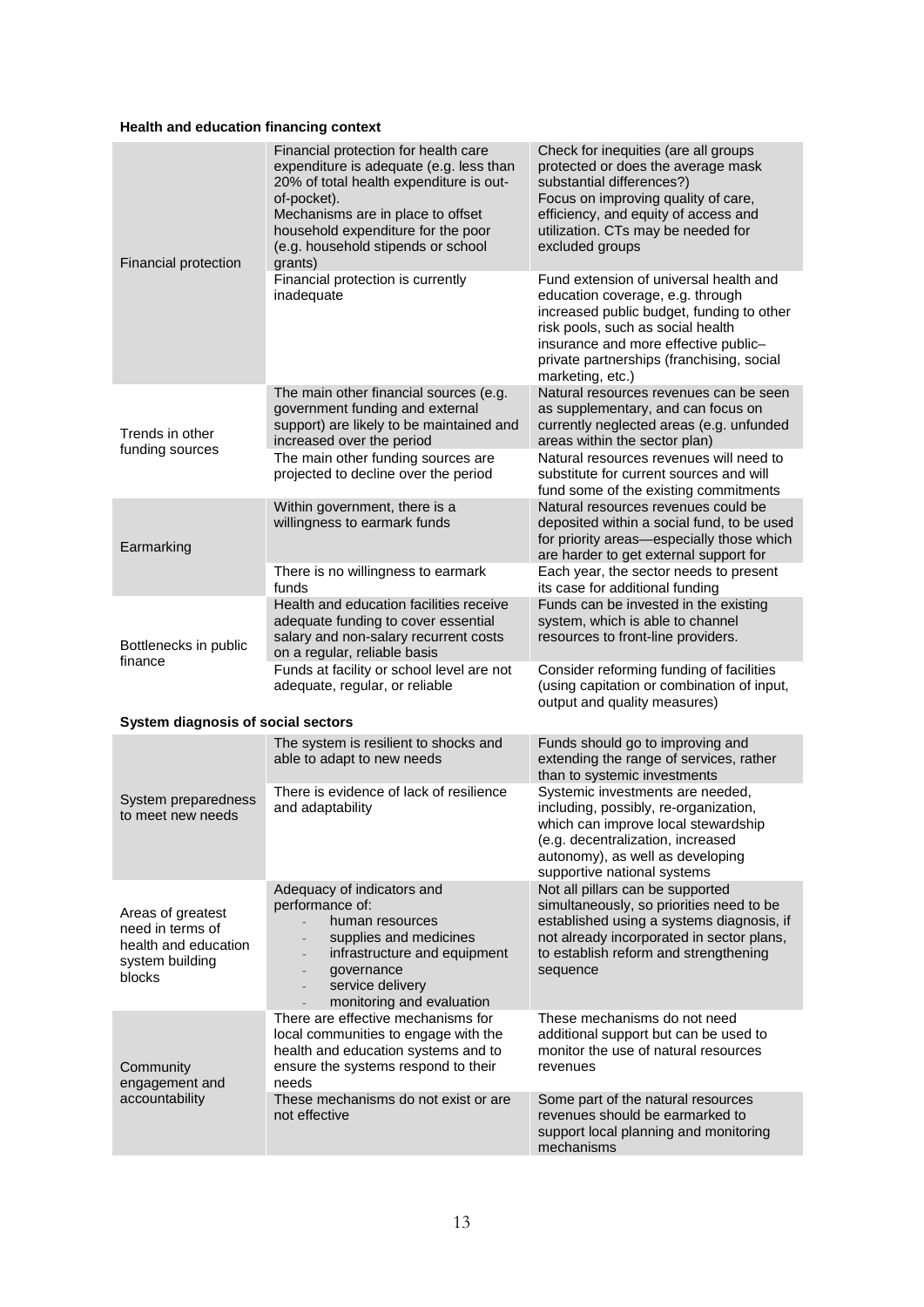| Non-state<br>engagement | Private for-profit, not-for-profit, and<br>informal sectors contribute to public<br>goods, including for poorer households | Natural resources revenues can be<br>focused on funding or extending public<br>provision                                  |
|-------------------------|----------------------------------------------------------------------------------------------------------------------------|---------------------------------------------------------------------------------------------------------------------------|
|                         | The non-state sector is not well aligned<br>with public health and education<br>policies                                   | Natural resources revenues can fund<br>pilots relating to changing incentives for<br>the non-state sector and testing new |
|                         |                                                                                                                            | regulatory approaches                                                                                                     |

Source: Adapted from Witter et al. (2015a).

#### **4.1 The example of Ghana**

#### *The resources revenues*

In Ghana, substantial investments in the health sector over the medium to long term could be covered by natural resources revenues, and the revenues could be smoothed to some degree. Ghana can therefore consider some transformative options, as well as gradually replacing donor funding, which is likely to fall over time and which has historically funded a number of 'highimpact' interventions. The build-up of natural resources revenues will be gradual, so absorptive capacity should not be a large concern.

#### *In health*

Ghana has a mature health system, with reasonable access in most areas. It has been extending financial protection through its National Health Insurance Fund (NHIF), which is largely VAT (tax) funded (Witter and Garshong 2009), but which faces a number of challenges to its sustainability, notably the need to control costs through the reform of provider payments and to either constrain the benefits package or increase the resources base. Natural resources revenues could be used to extend coverage to poorer households—the current definition of indigents is very restrictive—and to strengthen the currently limited purchasing function in the NHIF. As a middle-income country facing a growing burden of non-communicable diseases, Ghana might also choose to set aside a part of its natural resources revenues to boost promotive and preventive care, by increasing the capacity of community-based services like the country's Community-Based Health Planning and Service (CHPS) to educate communities and stimulate behaviour change, while also developing public–private partnerships—for example, with employers to promote healthy lifestyles.

#### *In education*

<u>.</u>

While significant gains in enrolment, attendance, and completion rates have been made over the past two decades, the quality of education in Ghana is a key area of concern. In comparison with other African nations, Ghanaian pupils perform poorly on achievement tests, scoring well below those from South Africa, Morocco, Algeria, Botswana, Egypt, and Tunisia (Etsey et al. 2009). Part of the reason for this may be the high incidence of untrained teachers (this stood at 36 per cent in 2007 according to Management Information System for Education data<sup>11</sup>). A recent US Agency for International Development (USAID) study found the number of untrained teachers to have an adverse effect on pupils' English test scores in Ghana (Etsey et al. 2009). This is consistent with international studies which indicate that what teachers know, what they do, and how much they care account for greater variance in pupil achievement than any other policy-amenable variable. Ghana's Education Strategic Plan 2010–2020 prioritizes interventions targeting access, quality, and

<span id="page-15-0"></span><sup>11</sup> Available at: [http://www.unesco.org/new/en/education/themes/planning-and-managing-education/policy-and](http://www.unesco.org/new/en/education/themes/planning-and-managing-education/policy-and-planning/emis/)[planning/emis/](http://www.unesco.org/new/en/education/themes/planning-and-managing-education/policy-and-planning/emis/) (accessed 26 June 2017).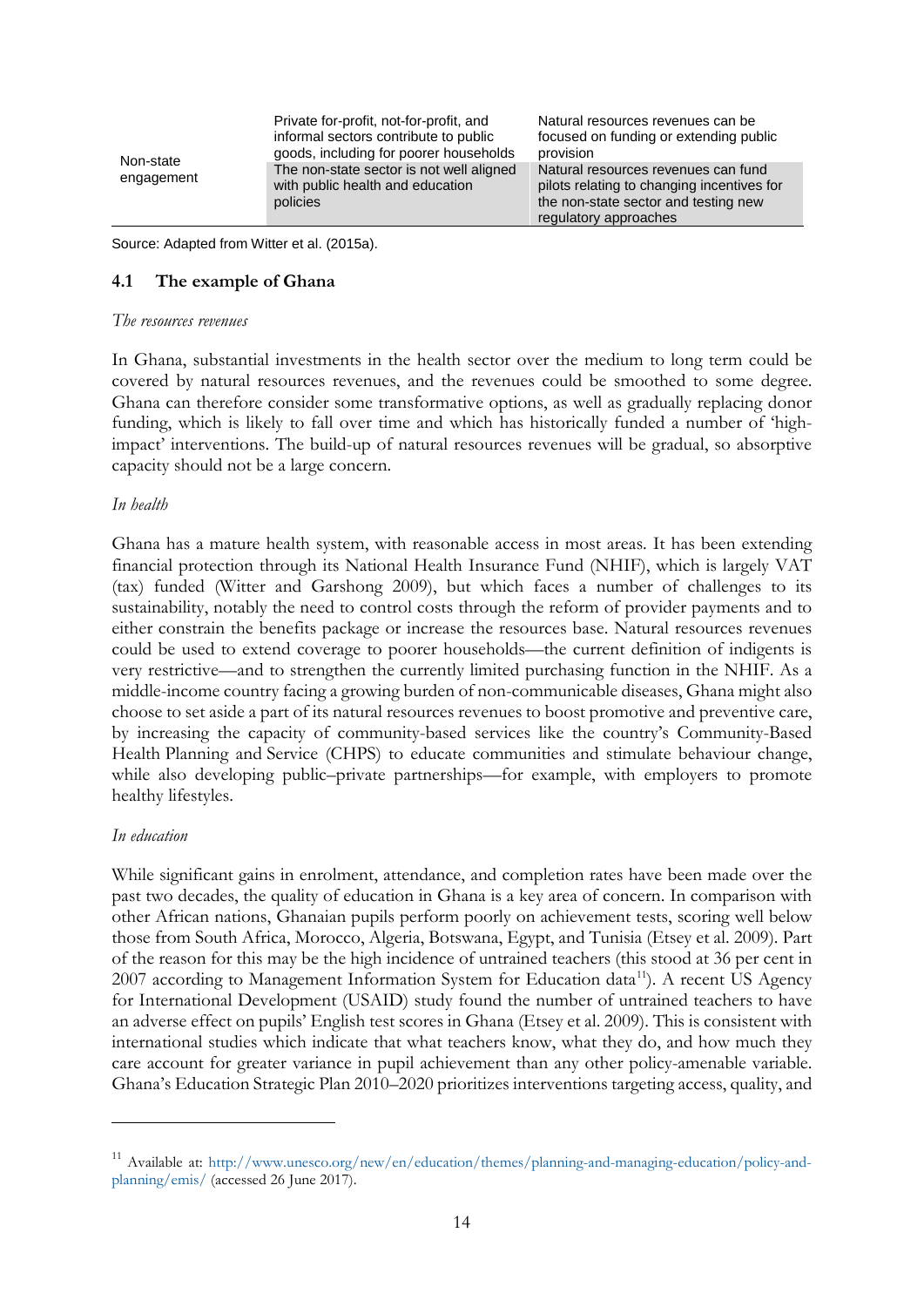management. The strategy also targets science and technology as a priority area for improvement. In the first instance, natural resources revenues could be used to fund the current plan, with a focus on reducing inequality. With significant regional inequalities within the health and education sector, additional resources could be allocated to target the northern regions—for example, with the provision of allowances and training incentives for health workers and teachers in the area. Given the size of the projected natural resources revenues, a part could be allocated to testing and implementing teacher workforce reforms beyond those included in the plan, including high-quality teacher training.

## **4.2 The example of Sierra Leone**

#### *Resources revenues*

The revenues are able to contribute significantly to both sectors, but the government is unlikely to be able to smooth expenditure and the absorptive capacity is lower than in Ghana.

## *In health*

Sierra Leone's health system was devastated in the civil war of 1991–2002, and was only just starting to recover when the country was hit by the Ebola epidemic in 2014. All health system pillars require reinforcement, and the natural resources funds could contribute to a 'national health sector recovery fund' to support the upgrading of facilities and staff skills, packages to keep staff working in rural areas, and community programmes to raise awareness of health risks and restore confidence in the health system. National and regional capacity needs to be built to enable the devolvement of some important functions, such as staff recruitment and management (Bertone et al. 2014). Financial protection also needs to be extended. At present, some protection is provided to pregnant and lactating women and children under five by the Free Health Care Initiative, but other groups are still bearing high health care costs. Facilities receive some flexible funding quarterly through the performance-based financing programme, but these funds are not regular or reliable at present (Witter et al. 2015b).

## *In education*

Like the health system, the education system in Sierra Leone was affected deeply by the civil war. Over 60 per cent of the country's education infrastructure was destroyed. Since then, major strides have been made in rebuilding the education system. Most notably, the country has seen a huge increase in the number of children enrolled in primary education following the introduction of free primary education in 2003. Despite these improvements, there is still some distance to go in providing access to all students, and improving standards and learning outcomes. Demographic pressure on the education system is set to increase, with the achievement of universal primary education by 2020 estimated to require a 56 per cent increase in the system's capacity (Government of Sierra Leone 2013). The government has devoted a large share of education resources to the primary level, more so than other low-income countries. However, the government spends around 3.5 per cent of GDP on education, which is low compared with most other low-income countries and other Sub-Saharan African countries. Successes at this level, however, have created pressure on higher levels of schooling. The Education Sector Plan 2014–2018 acknowledges this and has established goals and priorities in education subsectors beyond basic education. It also recognizes that with current levels of government resources and donor commitments there is a funding gap of about 15 per cent of the total required expenditure, not accounting for returns expected from natural resources (Global Partnership for Education 2013). Allocating natural resources revenues to bridge some of this gap could signal government commitment to meeting its stated goals.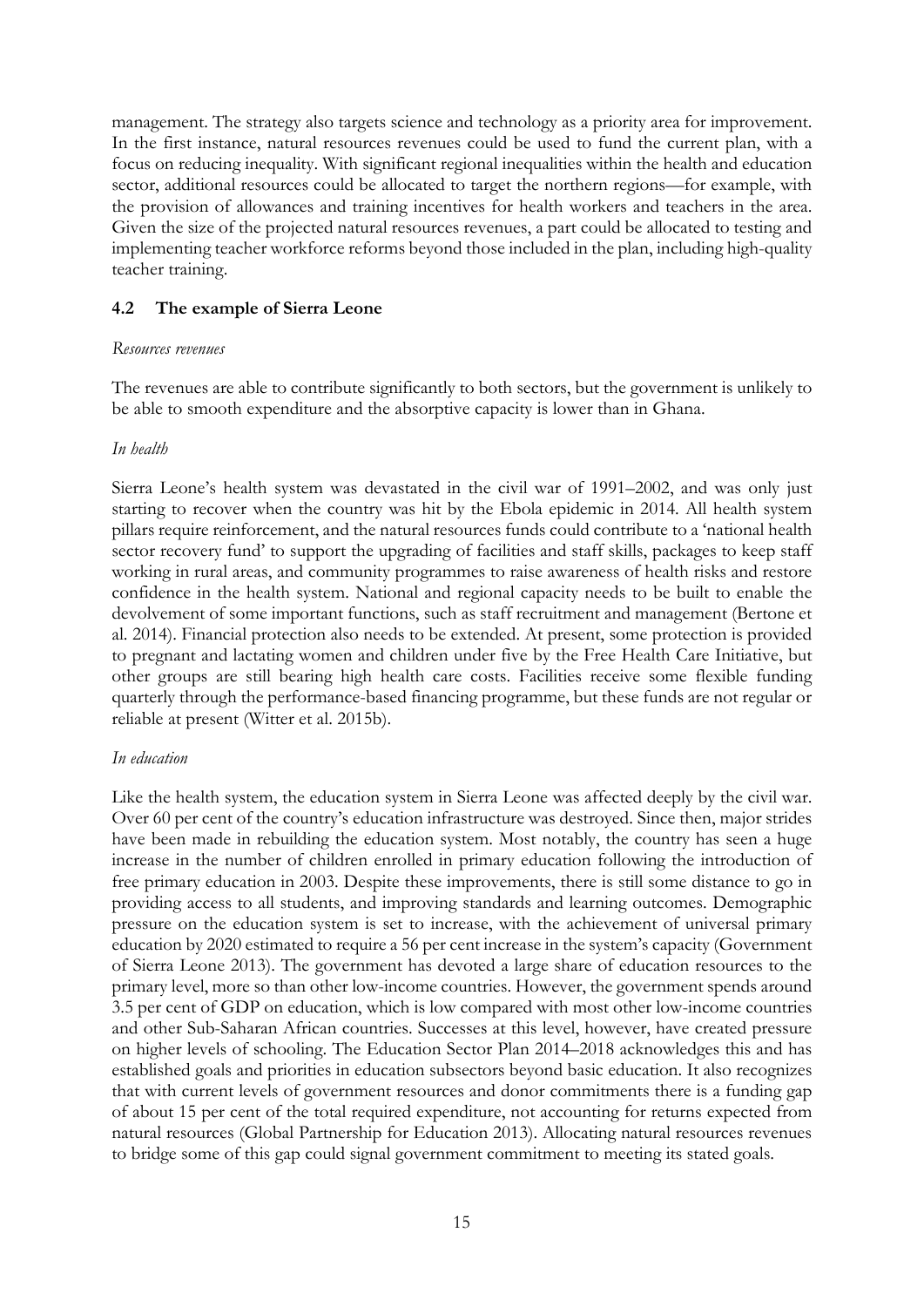## **4.3 Importance of addressing demand-side barriers, in conjunction with supply[12](#page-17-0)**

Cash transfers can help to tackle demand-side barriers to both health and education services—that is, to address the reasons why many people do not access those services (Barca et al. 2015). These barriers include indirect costs associated with accessing those services: for example, travel to hospital, school books and uniforms, and the opportunity cost of time not spent working. CTs can mitigate such costs. A combination of demand-side (CT) and supply-side (health and education) spending can be especially effective in boosting human development.

CTs can be specifically designed to encourage certain behaviours, such as attending health checkups or sending children to school. This can be achieved through explicit conditionality. However, this can be costly to administer and results have also been achieved through 'nudges', such as: distributing the cash with information suggesting how it could be used; delivering cash at, for example, the start of the school year, when costs of uniforms and books arise; delivering the cash into the hands of a female household member; or even giving the programme a suggestive name, such as 'child support grant'.

There is mounting evidence regarding the most effective ways to design CT programmes that are tailored to each country's needs and fiscal space. Policy decisions include: whether to make CTs universal, or widely or narrowly targeted; the level at which they should be set (often at a meaningful but modest percentage of household budgets); the frequency of payment, with evidence pointing to the benefits of predictability; and whether it is possible to distribute the cash electronically, which has been shown to increase savings rates.

Introducing CT programmes is also in line with the recommendations set out by the African Union, which has been advocating the development of strategies for 'introducing and extending public-financed, non-contributory cash transfers' (African Union 2008). The possibility of supporting existing policy processes in this way is also an argument against distributing new natural resources revenues using a 'direct dividend' model: making payments to the population at large. This argument is supported by the size of revenues per capita in many countries (see Box 1).

-

<span id="page-17-0"></span><sup>&</sup>lt;sup>12</sup> This sub-section draws on material in Barca et al. (2015).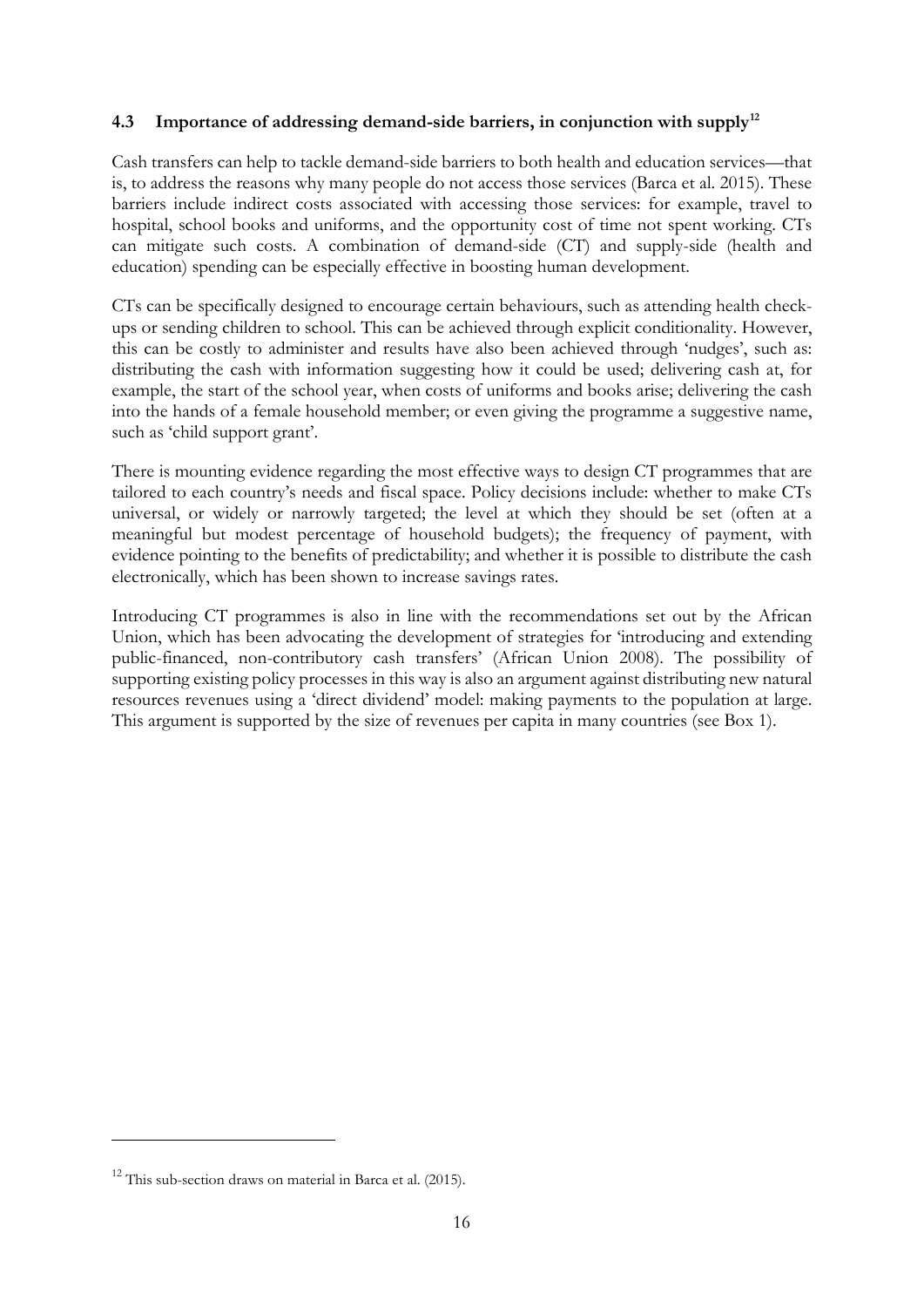#### **Box 1: Direct dividend transfers**

Why are direct dividend transfers less appealing than supporting existing social protection systems for Haglund et al.'s (2015) group of sample countries?

- Overall, it would be a missed opportunity not to support existing government initiatives and build on the know-how and systems developed in recent years by donors and governments alike. The existing 'social contract', social accountability frameworks (including grievance mechanisms and links to community committees), and monitoring and evaluation systems developed for the provision of social assistance would make accountability more effective than the setting-up of a parallel system; it would also contribute to the long-term sustainability of system investments.
- The size of natural resources revenues projected in Haglund et al. (2015) does not predict that any of our sample countries will become the next Angola or Gabon, where distribution of 10 per cent of annual natural resources revenues as direct dividends could eradicate half or more of their average depth in poverty[13](#page-18-0).
- A transfer to all citizens, irrespective of their poverty status or category, in our sample countries would result in very small amounts being distributed per citizen, drastically limiting transformative impacts and undermining the poverty-alleviation benefits of CTs. Based on the revenue projections in Haglund et al. (2015), we estimate that between US\$13 and US\$32 could be distributed to each family per quarter<sup>[14](#page-18-1)</sup> across our sample countries.<sup>[15](#page-18-2)</sup>

These findings are similar to those reported by Giugale and Nguyen (2014). Assuming cost-free, perfectly targeted transfers are made by an all-knowing government in order to close natural resource-rich countries' poverty gaps, they show that most existing resource-rich countries would not be able to eradicate poverty even if they used all their natural resources revenues for this purpose. They conclude that the impact of direct dividends depends as much on the volume of natural resources as it does on demographics and the initial position of the national poverty line.

National CT programmes already exist in many African countries, including some that have made recent natural resources discoveries. Kenya, Mozambique, Ghana, and Uganda are among the countries in which programmes have already been developed and are in the process of being scaled up.

#### **5 Concluding remarks**<sup>[16](#page-18-3)</sup>

-

• **There is a strong case for investing natural resources revenues in social sectors.**  Such investments can create a better educated and healthier workforce that tends to be more productive; they can help to develop domestic human capital to sustain and improve growth, through regional and global competition in industries other than natural resources; they can lead to a 'demographic dividend', facilitating a higher input of workers per person and increased GDP per head; they can generate knowledge for the future; they can capture potential temporary macroeconomic externalities; they can build social cohesion and

<span id="page-18-0"></span><sup>&</sup>lt;sup>13</sup> As estimated by a recent Centre for Global Development study (Giugale and Nguyen 2014).

<span id="page-18-1"></span> $14$  It should be noted that monthly transfers of existing CTs are also relatively low but could be significantly increased through natural resources revenues. For example, transfer size in Mozambique is about US\$13 month, and in Uganda it is US\$9 per month.

<span id="page-18-2"></span><sup>&</sup>lt;sup>15</sup> We calculate a rough estimate of the average direct dividend available to each five-person family every quarter during the first ten years of production in our sample countries. We assume that a quarter of the revenues will have to be spent on administration, and after distribution a third will be collected in tax by the government.

<span id="page-18-3"></span><sup>&</sup>lt;sup>16</sup> This section is based heavily on section 7 in Witter et al. (2015a).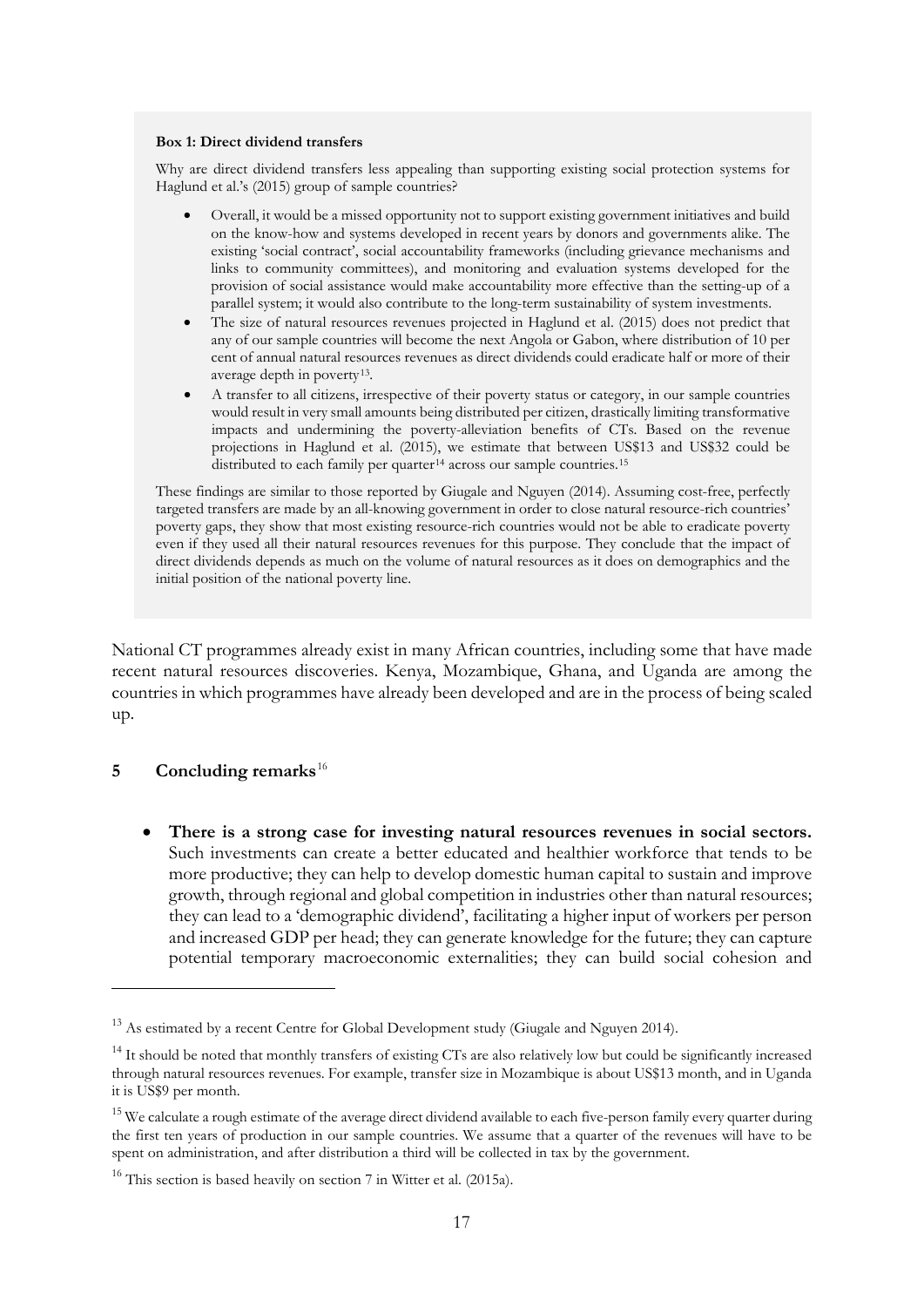politically stable societies; and they can contribute to sustained and inclusive economic growth.

The arguments about the macroeconomic effects of health and educational spending are important in providing a response to concerns about the high recurrent cost burden which most social sector programmes imply. Sustainability will be ensured only if the economic benefits of social sector investment are realized through effective and equitable allocation and expenditure that ultimately create and help to sustain broader economic development and progress.

- **Part of the financing gap in the social sectors in the African countries studied could be closed by natural resources revenues.** The scale of projected resources in the sample countries, allowing for currently unpredictable prices, suggests that a significant contribution could be made by the expected revenues in augmenting existing sources and helping to close some of the considerable financing gaps in the effort to reach universal health care and education. They could also provide a safety buffer if donor resources, which currently play a significant role, dwindle as predicted. In the context of an aspiration to achieve universal coverage for health, education, and social protection, the natural resources revenues could be a critically important source of financing for core services and also for an extension of coverage, quality and equity—even if not all revenues are allocated to social sectors.
- **Many possible interventions are available to start closing the gaps in health and education services; full financing of health and education gaps is not a necessity and may cause scale-up problems.** There is potential for education sector improvements to be funded by new resource revenues in all sample countries. For example, a large-scale programme to improve the quality of primary and secondary education in Ethiopia, with a population larger than any of the sample countries, has a cost of just under US\$510 million over five years—a cost that could comfortably be afforded from the projected natural resources revenues for each one of the countries considered in this paper.

However, closing the financing gaps is not the only challenge to improving health and education. Non-financial constraints to the scale-up of service provision are at least as important. Programmes need to build wider capacity, encourage harmonization between donors and government, bridge institutional divisions in the public sector, and improve collaboration between central and local levels of the health system. Some areas of these weaknesses can be addressed only gradually over time, such as the need to train more doctors. The time taken to build capacity can in some cases dovetail with the development of extractive industries.

Addressing these structural challenges requires political will, strategic vision, and some room for manoeuvre, which funding can assist. Social sector systems are complex, so the outcome of reforms is inherently largely unpredictable—the scale-up process should therefore be done iteratively, with constant adjustments over time.

• **Opportunities and challenges related to the use of natural resources revenues are not fundamentally dissimilar to those associated with other revenue sources, but the political economy risks may well be higher**. The lack of natural accountability to citizens, and the high expectations which natural resources tend to generate, increase political economy risks and challenges. In order to manage these risks, it is necessary to taken into account both the positive and negative lessons learned from social funds and other channelling mechanisms used to date, whose documentation also needs to be strengthened.

There is now quite an extensive body of experience of using social funds. Such funds can increase the transparency of resource use, but they still present important challenges in relation to building capacity and avoiding elite capture. In countries struggling with issues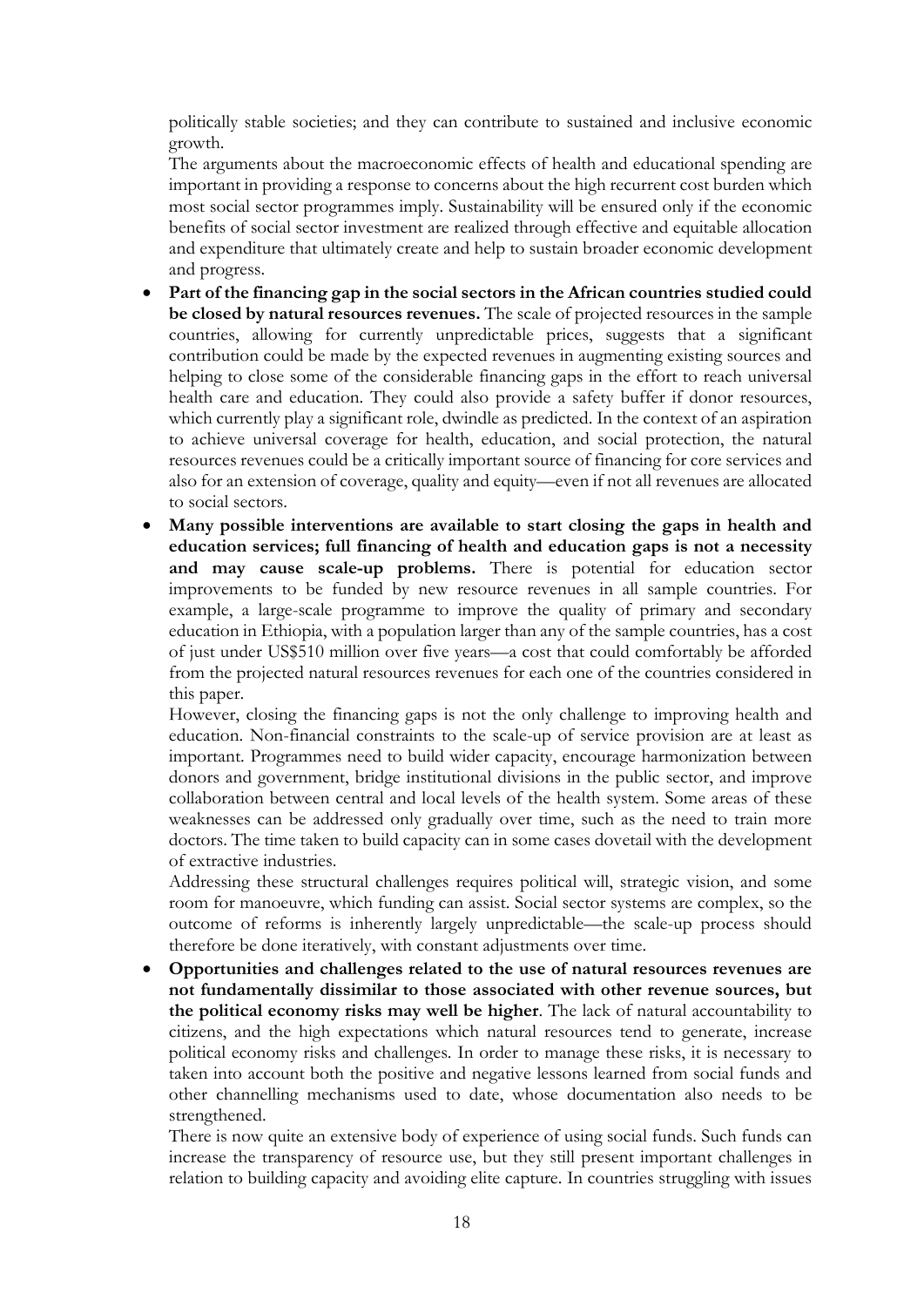of governance, transparency, and participation, there can be a case for new natural resources revenues being earmarked for specific purposes. However, evidence and opinions on the impact and efficiency of such instruments are mixed. CTs are seen as a route to increasing accountability in the use of natural resources revenues.

- **A simple diagnostic framework can help to guide social sector investment decisions in the light of new natural resources revenues.** This paper presents a simple framework that can help to guide investment decisions in health and education in the context of resource revenues via structured questions about natural resources revenues, the socio-economic context, and the sector constraints and priorities. While the framework can be applied to both sectors, as many of the challenges and issues are shared, there are also important differences. In particular, the range of conditions, interventions, and user groups in health collectively present a complex landscape for priority-setting in comparison with education, where services have a more clearly-defined package and target group.
- **Further research, analysis, and policy debate are needed.** There is a need for more evidence and more systematic documentation of lessons for spending natural resources revenues in the social sectors, especially in low- and middle-income (and fragile) states. In particular, further work is needed to adapt our diagnostic framework to the context of specific countries and to incorporate specific social sector interventions.

#### **References**

- African Union (2008). 'Social Policy Framework for Africa.' First Session of the African Union Conference of Ministers in Charge of Social Development, Windhoek, October 27–31.
- Barca, V., L. Pellerano, and M. Jakobsen (2015). 'Paper 5: How to Use Natural Resources Revenues to Enhance Demand for Public Services through Social Protection'. Flagship Report Paper Series, Bill & Melinda Gates Foundation and African Development Bank, July.
- Bertone, M., M Samai, J. Edem-Hotah, and S. Witter (2014). 'A Window of Opportunity for Reform in Post-conflict Settings? The Case of Human Resources for Health Policies in Sierra Leone, 2002–2012'. *Conflict and Health*, 8(11). Available at: <http://www.conflictandhealth.com/content/pdf/1752-1505-8-11.pdf> (accessed 21 June 2017).
- Burger, R.P., and F.J. Teal (2014). 'The Effect of Schooling on Worker Productivity: Evidence from a South African Industry Panel'. Centre for the Study of African Economies Working Paper WPS/2014-10. University of Oxford.
- DFID (UK Department for International Development) (2011). 'Cash Transfers Evidence Paper'.
- Eldon, J., C. Waddington, and Y. Hadi (2008). *Health System Reconstruction: Can It Contribute to Statebuilding?* London: HLSP Institute, Commissioned by the Health and Fragile States Network.
- Etsey, K., T. Smith, E.J. Gyamera, J. Boer, and E. Havi (2009). 'USAID Basic Education Quality I: Ghana Basic Education in Ghana: Progress and Problems'. June.
- FAO (UN Food and Agriculture Organization) (2014). 'Local Economy-wide Impact Evaluation (LEWIE) of Ghana's Livelihood Empowerment Against Poverty (LEAP) programme'. PtoP Project Report.
- Federal Ministry of Education (2008). *General Education Quality Improvement Package (GEQIP) Plan*. Addis Ababa: Federal Ministry of Education.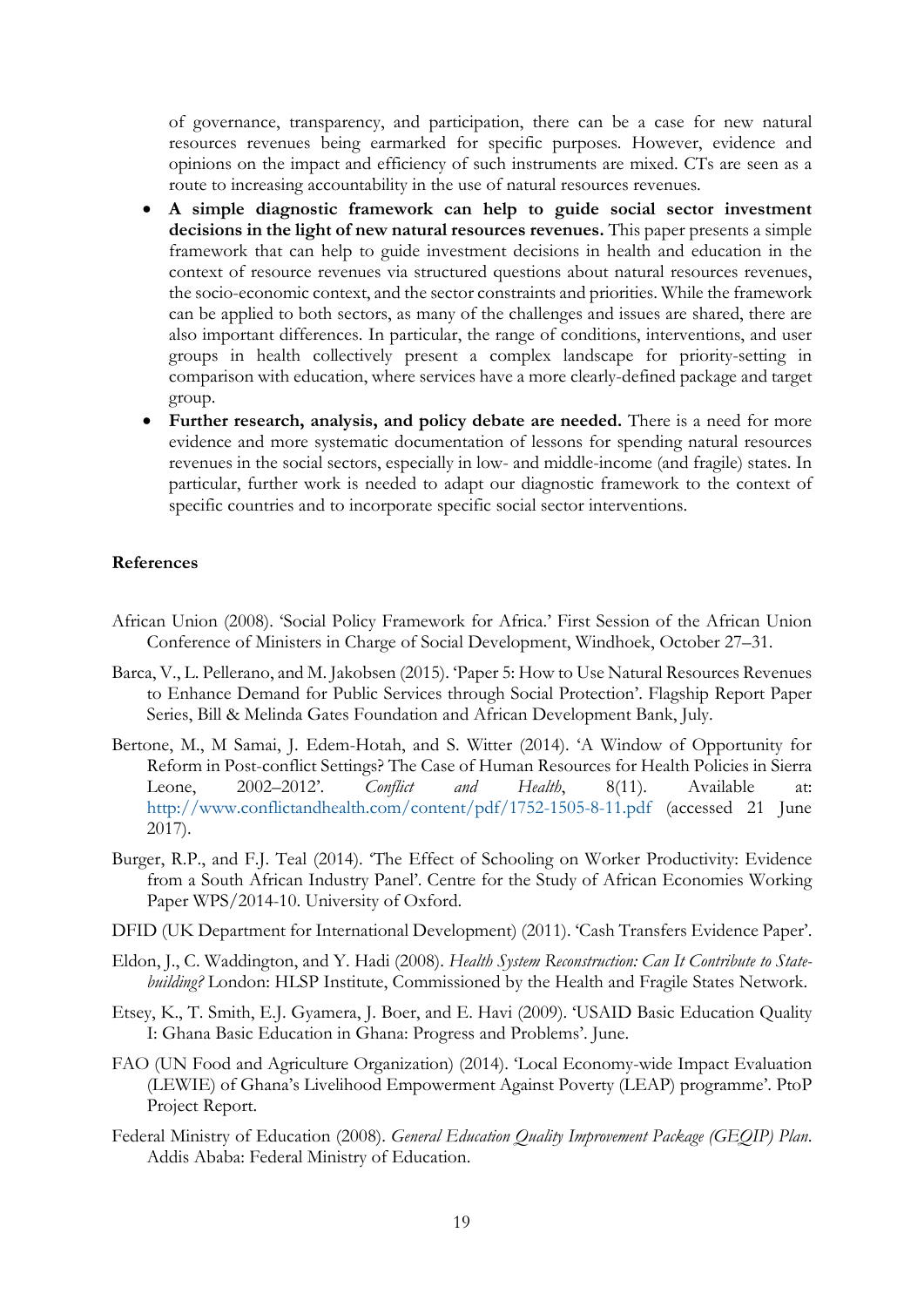- Federal Ministry of Education (2010). *Education Sector Development Program IV (ESDP IV)*. Addis Ababa: Federal Ministry of Education.
- Gentilini, U., M. Honorati, and R. Yemtsov (2014). 'The State of Social Safety Nets 2014'. World Bank Monitoring Report.
- Giugale, M., and N.T.V. Nguyen (2014). 'Money to the People: Estimates of the Potential Scale of Direct Dividends in Africa'. Centre for Global Development Policy Paper 043, May.
- Global Partnership for Education (2013). 'Results for Learning Report'. Available at: http://www.globalpartnership.org/content/results-learning-report-2013 (accessed 21 June 2017).
- Government of Sierra Leone, Ministry of Education, Science, and Technology (2013). 'Sierra Leone Education Country Status Report: An Analysis for Further Improving the Quality, Equity, and Efficiency of the Education System in Sierra Leone'. Available at: <http://unesdoc.unesco.org/images/0022/002260/226039e.pdf> (accessed 21 June 2017).
- Haglund, D., M. Jakobsen, and C. Hearle (2015). 'Paper 2: Timing and Magnitude of New Natural Resources Revenues in Africa', Flagship Report Paper Series, Bill & Melinda Gates Foundation and African Development Bank, July.
- Innovative Finance Foundation (2013). 'Innovative Financing for Global Education'. ESP Working Paper Series 2013/58. New York: Open Society Foundations Education Support Program.
- Jamieson, D., et al. (2013). 'Global Health 2035: A World Converging within a Generation'. *The Lancet*, 382: 1898–955.
- Kruk, M., L. Freedman, G. Anglin, and R. Waldman (2010). 'Rebuilding Health Systems to Improve Health and Promote Statebuilding in Post-conflict Countries: A Theoretical Framework and Research Agenda'. *Social Science & Medicine*, 70: 89–97.
- McIntyre, D., and F. Meheus (2014). 'Fiscal Space for Domestic Funding of Health and Other Social Services'. Working Group on Financing Paper 5. Chatham House. Available at: [https://www.chathamhouse.org/sites/files/chathamhouse/home/chatham/public\\_html/si](https://www.chathamhouse.org/sites/files/chathamhouse/home/chatham/public_html/sites/default/files/20140300DomesticFundingHealthMcIntyreMeheus.pdf) [tes/default/files/20140300DomesticFundingHealthMcIntyreMeheus.pdf](https://www.chathamhouse.org/sites/files/chathamhouse/home/chatham/public_html/sites/default/files/20140300DomesticFundingHealthMcIntyreMeheus.pdf) (accessed 28 June 2017).
- McKinsey Global Institute (2010). 'Lions on the Move: The Progress and Potential of African Economies'.
- Republic of Namibia (2007). *Education and Training Sector Improvement Programme (ETSIP)*. *Planning for a Learning Nation*. *Programme Document: Phase I (2006–2011)*.
- Roe, A., and S. Dodd (2017). 'Dependence on Extractive Industries in Lower-income Countries: The Statistical Tendencies'. WIDER Working Paper 2017/98. Helsinki: UNU-WIDER.
- Roe, A., and J. Round (2017). 'Framework: The Channels for Indirect Impacts'. WIDER Working Paper 2017/79. Helsinki: UNU-WIDER.
- Stevens, P., J. Kooroshy, G. Lahn, and B. Lee (2013). *Conflict and Coexistence in the Extractive Industries*. London: Chatham House.
- UNESCO (2010). 'Education for All Global Monitoring Report 2010: Reaching the Marginalized'. Available at: unesdoc.unesco.org/images/0018/001866/186606E.pdf (accessed 29 June 2017).
- UNESCO (2014). 'Education for All Global Monitoring Report 2013/14: Teaching and Learning: Achieving Quality for All'. Available at: